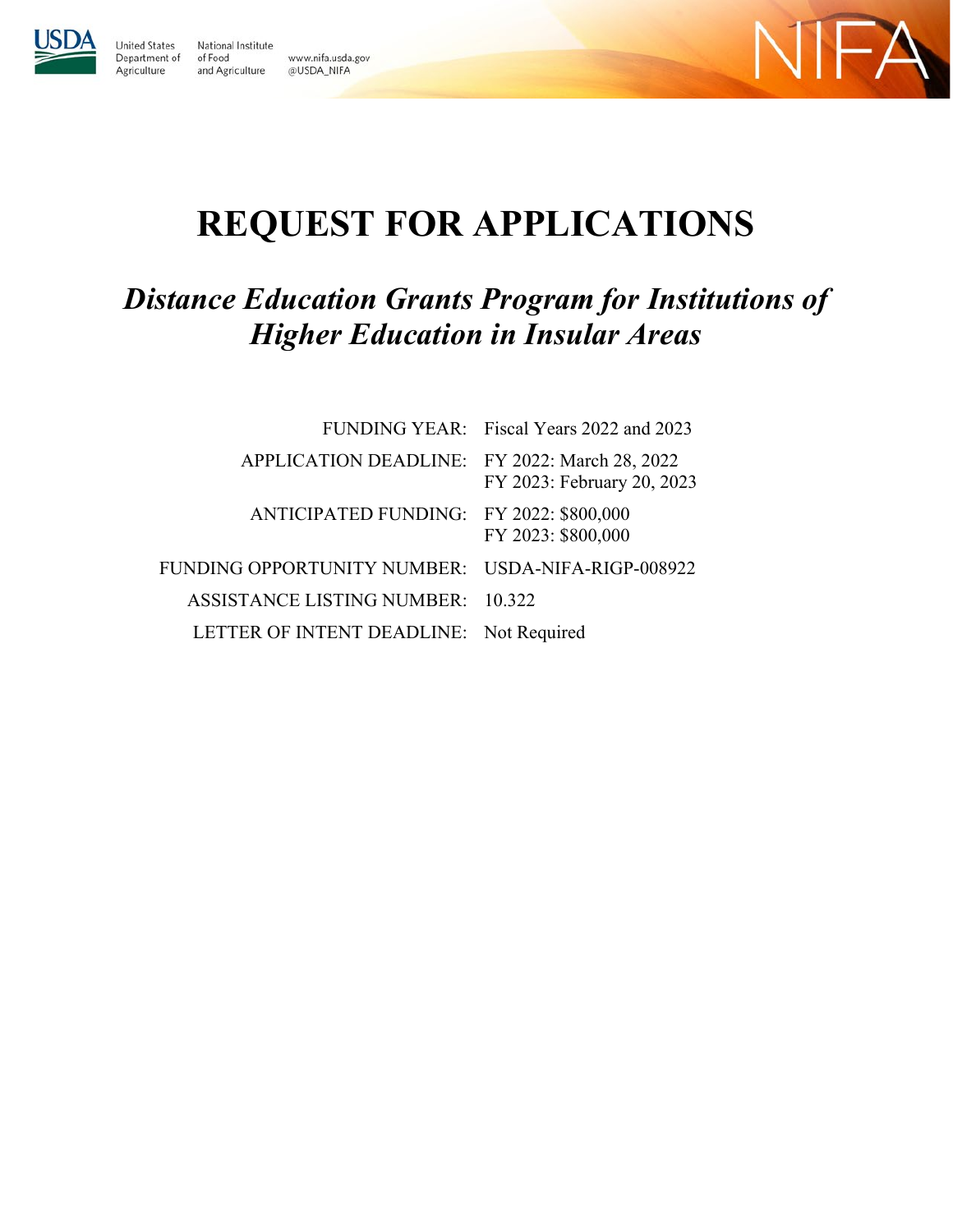## **INITIAL ANNOUNCEMENT**

National Institute of Food and Agriculture United States Department of Agriculture

<span id="page-1-0"></span>**Assistance Listing:** The Distance Education Grants Program for Institutions of Higher Education in Insular Areas (DEG) is listed in the Assistance Listings under the number 10.322.

<span id="page-1-1"></span>**Table 1:** Key Dates and Deadlines

| <b>Task Description</b> | <b>Deadlines</b>                                                                                                      |
|-------------------------|-----------------------------------------------------------------------------------------------------------------------|
| Application:            | Fiscal Year 2022: March 28, 2022, (5:00 P.M. Eastern)<br>Fiscal Year 2023: February 20, 2023, (5:00 P.M. Eastern)     |
| Letter of Intent:       | Not Required.                                                                                                         |
| Applicants<br>Comments: | Within six months from the issuance of this notice<br>(NIFA may not consider comments received after the sixth month) |

*Advancing Diversity, Equity, Inclusion, and Accessibility***.** NIFA recognizes research, education, and extension efforts will have the greatest impacts when equity is grounded in the programs. NIFA is committed to enhancing diversity, equity, inclusion, and accessibility of programs and encourages individuals, institutions, and organizations from underserved communities to apply to funding opportunities as lead, co-lead, or subaward recipient(s), and to engage as leaders in the peer panel review process to support the development of strong networks and collaborations. NIFA encourages applications that engage diverse communities and have broad impacts through research, education, extension, and integrated activities to address current and future challenges.

*Stakeholder Input*. The National Institute of Food and Agriculture (NIFA) seeks comments on all request for applications (RFAs) so it can deliver programs efficiently, effectively, with integrity, and with a focus on customer service. NIFA considers comments, to the extent possible when developing RFAs and use comments to help meet the requirements of Section  $103(c)(2)$  of [the Agricultural Research, Extension, and Education Reform Act of 1998](https://nifa.usda.gov/resource/agricultural-research-extension-and-education-reform-act-1998) [\(7 U.S.C. 7613\(c\)\(2\)\).](https://uscode.house.gov/view.xhtml?req=(title:7%20section:7613%20edition:prelim)%20OR%20(granuleid:USC-prelim-title7-section7613)&f=treesort&edition=prelim&num=0&jumpTo=true) Applicants may submit written comments to  $Policy@usda.gov$  (email is for comments only). Please use the following subject line: Response to the Distance Education Grants Program for Institutions of Higher Education in Insular Areas (DEG) RFA.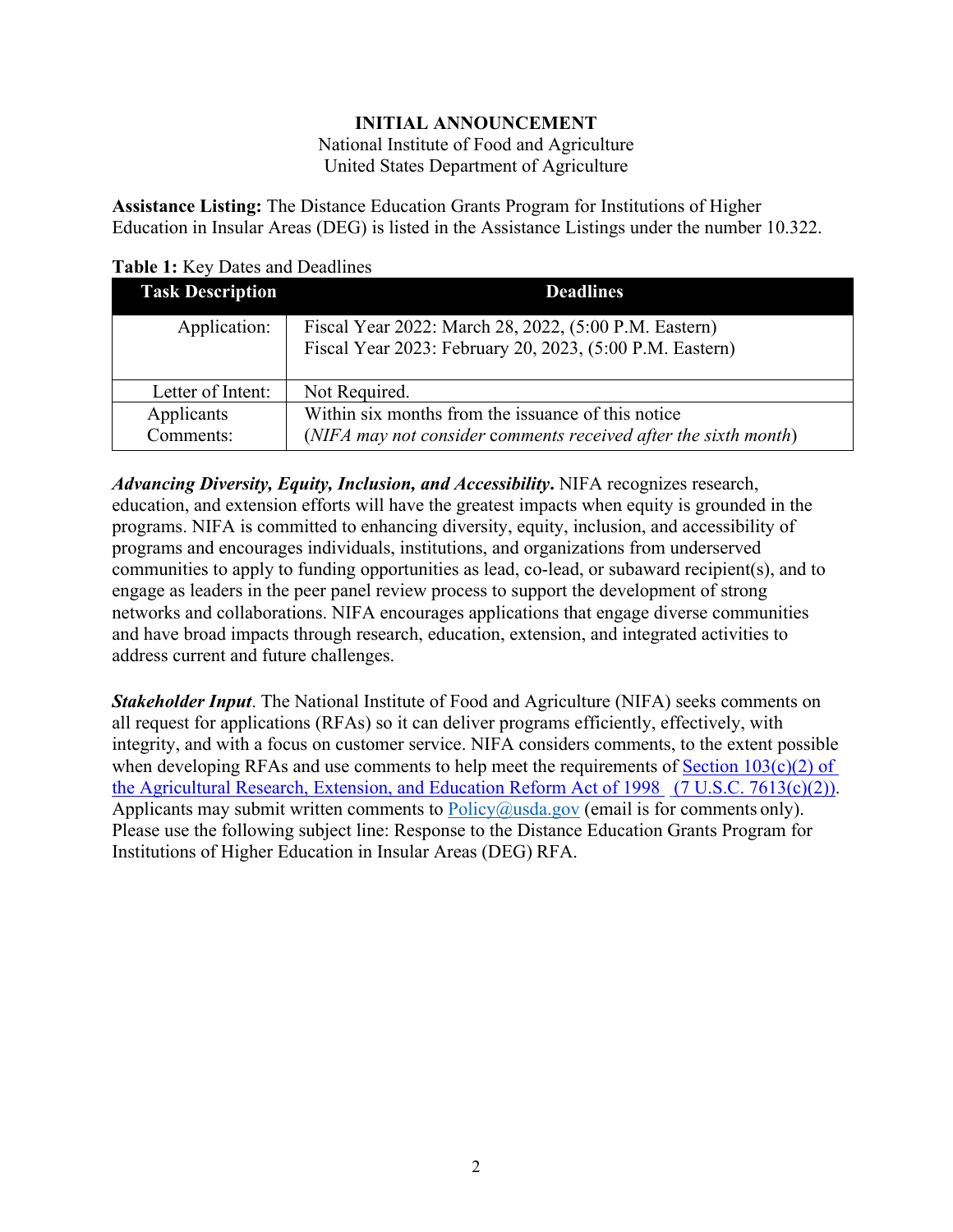#### **EXECUTIVE SUMMARY**

<span id="page-2-0"></span>The National Institute of Food and Agriculture (NIFA) requests applications for the Distance Education Grants Program for Institutions of Higher Education in Insular Areas (DEG) for FY 2022 and FY 2023 to strengthen the capacity of institutions of higher education in insular areas to carry out resident instruction, curriculum, and teaching programs in the food and agricultural sciences through distance education technology.

This request for applications (RFA) is being released prior to the passage of an appropriations act for FY 2022. Enactment of additional continuing resolutions or an appropriations act may affect the availability or level of funding for this program. The amount available for grants in FY 2022 is approximately \$800,000 and FY 2023 is approximately \$800,000.

This notice identifies the objectives for DEG projects, deadlines, funding information, eligibility criteria for projects and applicants, and application forms and associated instructions.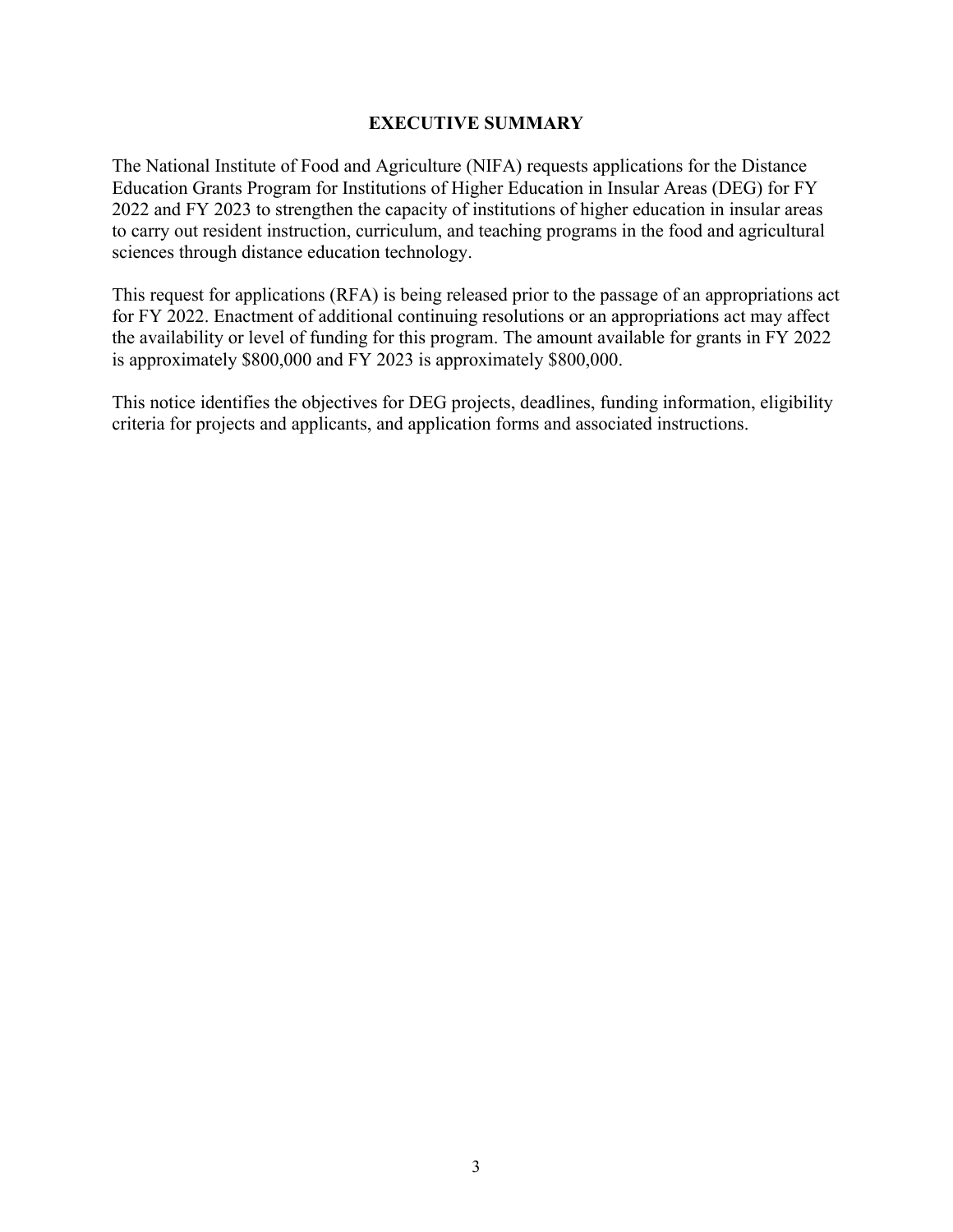## **TABLE OF CONTENTS**

<span id="page-3-0"></span>

| A.             |                                                 |  |
|----------------|-------------------------------------------------|--|
| B.             |                                                 |  |
|                |                                                 |  |
| A.             |                                                 |  |
| В.             |                                                 |  |
| C.             |                                                 |  |
| D.             |                                                 |  |
|                |                                                 |  |
| A.             |                                                 |  |
| В.             |                                                 |  |
|                |                                                 |  |
| A.             |                                                 |  |
| В.             |                                                 |  |
| C.             |                                                 |  |
|                |                                                 |  |
| A.             |                                                 |  |
| В.             |                                                 |  |
| C.             |                                                 |  |
| D.             |                                                 |  |
|                |                                                 |  |
| $\mathbf{A}$ . |                                                 |  |
| В.             | Administrative and National Policy Requirements |  |
| C.             |                                                 |  |
|                |                                                 |  |
| A.             |                                                 |  |
| <b>B.</b>      |                                                 |  |
| C.             |                                                 |  |
|                |                                                 |  |
|                |                                                 |  |
|                |                                                 |  |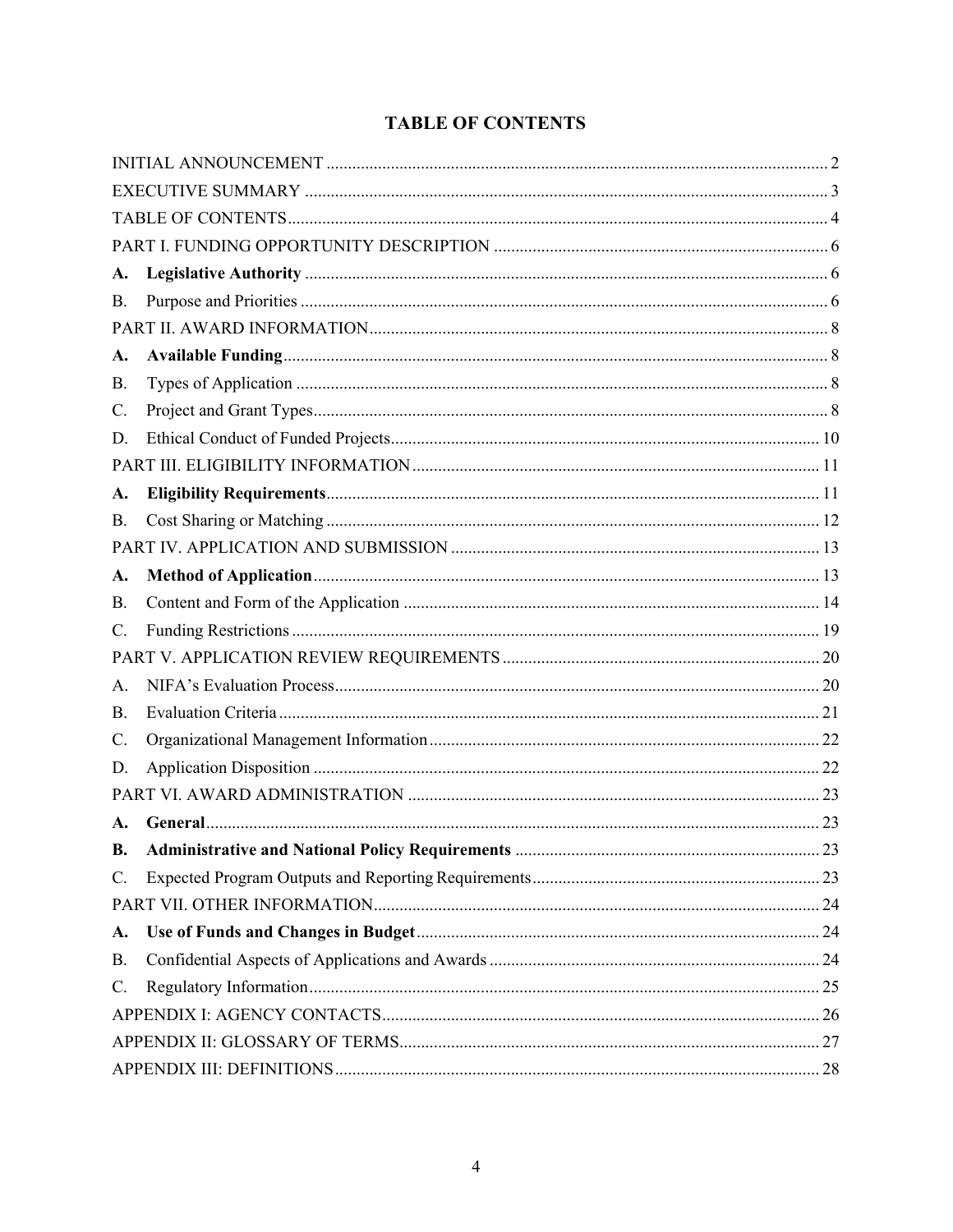## **TABLE OF TABLES**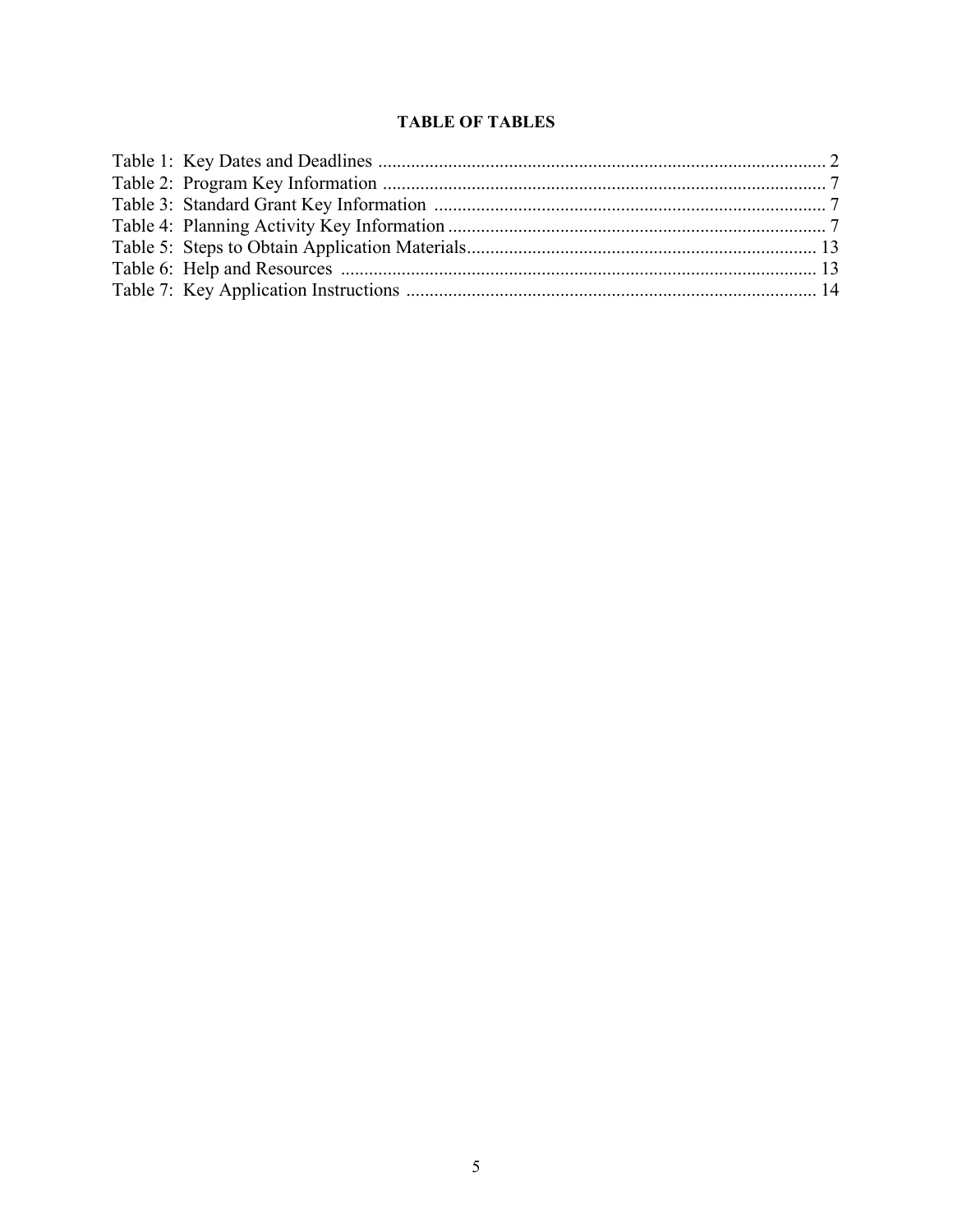## <span id="page-5-0"></span>**PART I. FUNDING OPPORTUNITY DESCRIPTION**

## <span id="page-5-1"></span>**A. Legislative Authority**

The Distance Education Grants Program for Institutions of Higher Education in Insular areas (DEG) is administered under the provisions section 1490 of the National Agricultural Research, Extension, and Teaching Policy Act of 1977 (NARETPA) as amended and codified at [7 U.S.C.](https://uscode.house.gov/view.xhtml?req=(title:7%20section:3362%20edition:prelim)%20OR%20(granuleid:USC-prelim-title7-section3362)&f=treesort&edition=prelim&num=0&jumpTo=true)  [3362.](https://uscode.house.gov/view.xhtml?req=(title:7%20section:3362%20edition:prelim)%20OR%20(granuleid:USC-prelim-title7-section3362)&f=treesort&edition=prelim&num=0&jumpTo=true) Funds will be awarded to individual eligible institutions of higher education in insular areas (insular area institutions) to carry out a distance education program in the food and agricultural sciences.

## <span id="page-5-3"></span><span id="page-5-2"></span>**B. Purpose and Priorities**

The purpose of the DEG program is to strengthen the capacity of institutions of higher education in insular areas to carry out resident instruction, curriculum, and teaching programs in the food and agricultural sciences through distance education technology. Projects funded by the DEG program support the creation, adaptation, and adoption of learning materials and teaching strategies to operationalize what we know about how students learn. Many of these concepts are identified in the National Research Council's publication, ["How](https://www.nap.edu/catalog/9853/how-people-learn-brain-mind-experience-and-school-expanded-edition) [People Learn.](https://www.nap.edu/catalog/9853/how-people-learn-brain-mind-experience-and-school-expanded-edition)" DEG-funded projects shall also focus on imparting both technical knowledge as well employability skills such as communication, teamwork, and problem solving. These concepts can be found in the publication: [https://www.aplu.org/projects-and-initiatives/agriculture-human-sciences-and](https://www.aplu.org/projects-and-initiatives/agriculture-human-sciences-and-natural-resources/employability-skills-in-agriculture/index.html)[natural-resources/employability-skills-in-agriculture/index.html.](https://www.aplu.org/projects-and-initiatives/agriculture-human-sciences-and-natural-resources/employability-skills-in-agriculture/index.html)

NIFA welcomes (but does not require) applicants to work with the [Extension Foundation](https://gcc02.safelinks.protection.outlook.com/?url=http%3A%2F%2Fextension.org%2F&data=04%7C01%7C%7Ca20ab3b70b594250729308d9b8d16d39%7Ced5b36e701ee4ebc867ee03cfa0d4697%7C0%7C0%7C637744031880128218%7CUnknown%7CTWFpbGZsb3d8eyJWIjoiMC4wLjAwMDAiLCJQIjoiV2luMzIiLCJBTiI6Ik1haWwiLCJXVCI6Mn0%3D%7C3000&sdata=O1FPITwYnPL9bUoa6KlWT3HGCAodXoe4WabAWYMPwUs%3D&reserved=0) for the development and delivery of content for the public and for Extension professionals nationwide through [Connect Extension,](https://gcc02.safelinks.protection.outlook.com/?url=http%3A%2F%2Fconnect.extension.org%2F&data=04%7C01%7C%7Ca20ab3b70b594250729308d9b8d16d39%7Ced5b36e701ee4ebc867ee03cfa0d4697%7C0%7C0%7C637744031880128218%7CUnknown%7CTWFpbGZsb3d8eyJWIjoiMC4wLjAwMDAiLCJQIjoiV2luMzIiLCJBTiI6Ik1haWwiLCJXVCI6Mn0%3D%7C3000&sdata=BvJWf0GqWsEOZBxeTIFyE0pVGEuxR95tkXzOccIQKeA%3D&reserved=0) or a [National Cooperative Extension Project website.](https://gcc02.safelinks.protection.outlook.com/?url=https%3A%2F%2Fextension.org%2Fnational-cooperative-extension-projects%2F&data=04%7C01%7C%7Ca20ab3b70b594250729308d9b8d16d39%7Ced5b36e701ee4ebc867ee03cfa0d4697%7C0%7C0%7C637744031880128218%7CUnknown%7CTWFpbGZsb3d8eyJWIjoiMC4wLjAwMDAiLCJQIjoiV2luMzIiLCJBTiI6Ik1haWwiLCJXVCI6Mn0%3D%7C3000&sdata=%2BNLyg2ocosC8NESorX3VwJSeDDNnw9IturIgC2JMlNk%3D&reserved=0)

**Leadership Skills Development**. The development of leadership skills, knowledge, and qualities are necessary to prepare students for agricultural and related careers in the private sector, government, and academia. DEG teaching applications must demonstrably incorporate a leadership development component to equip students with technical and leadership abilities upon graduation. Specific activities may include:

- 1. Developing practical applications to increase understanding of leadership roles, including critical thinking, problem solving, and communication skills; ethics and professionalism; and working in teams;
- 2. Connecting the academic classroom experience with daily leadership roles and organizational activities;
- 3. Providing opportunities for mentoring and shadowing; and
- 4. Organizing leadership academies, workshops, trainings, etc.

The DEG program is aligned with [USDA Strategic Goal 4:](https://www.usda.gov/sites/default/files/documents/usda-strategic-plan-2018-2022.pdf) Facilitate Rural Prosperity and Economic Development; Objective 4.1: Expand rural business opportunity and rural quality of life with access to capital; improved infrastructure, broadband access and connectivity; and support for workforce availability.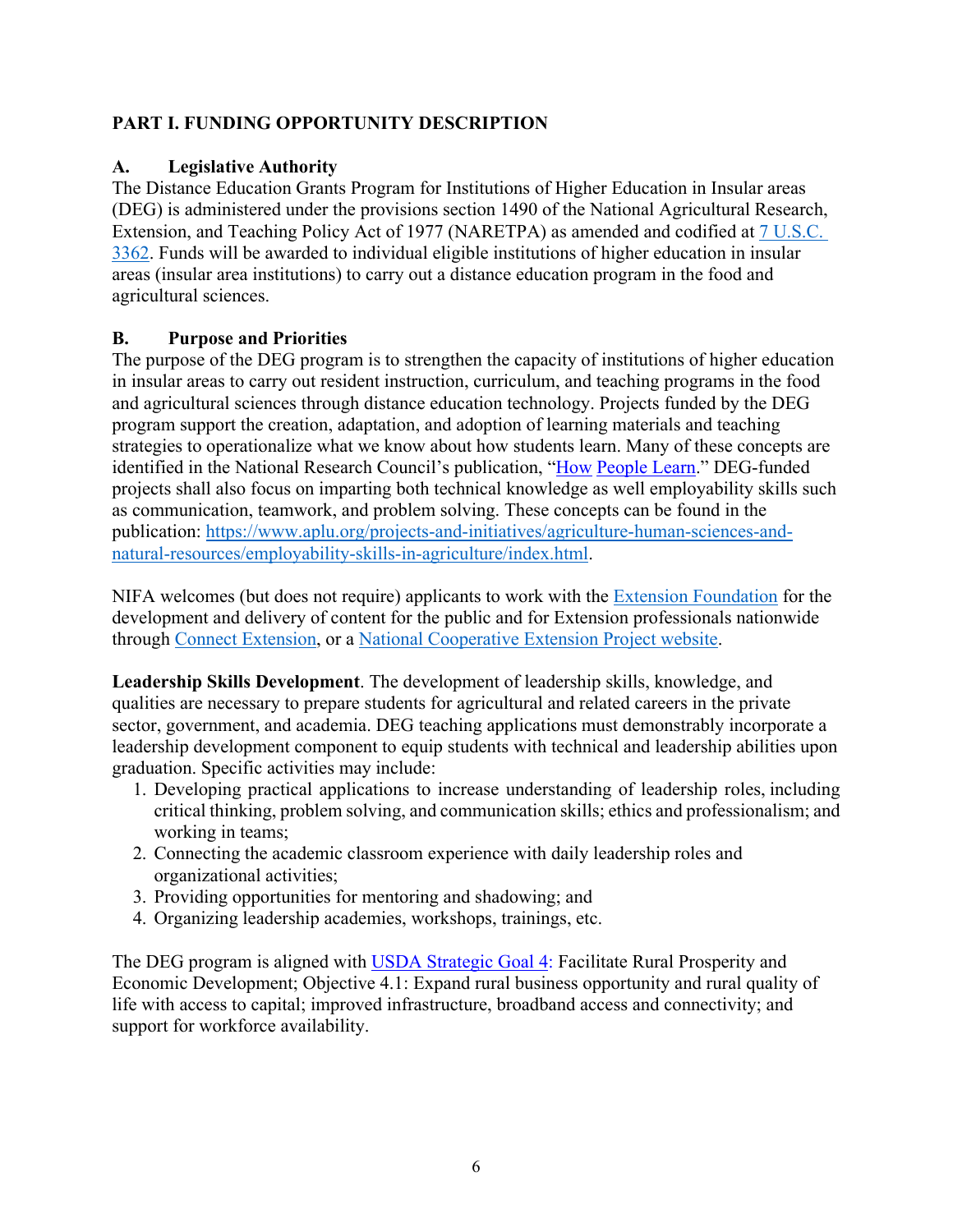| $\overline{ }$<br><b>Title</b> | <b>Description</b>                                            |
|--------------------------------|---------------------------------------------------------------|
| Program Code:                  | <b>DEG</b>                                                    |
| Program Code Name:             | Distance Education Grants Program for Higher Education in the |
|                                | Insular areas                                                 |
| CFDA Number                    | 10.322                                                        |
| Project Type:                  | <b>Education/Teaching Projects</b>                            |
| <b>Grant Types:</b>            | <b>Standard</b> ; Planning Activity                           |
| <b>Application Deadlines:</b>  | FY 2022: January 21, 2022                                     |
|                                | FY 2023: January 20, 2023                                     |

## <span id="page-6-0"></span>**Table 2: Program Key Information**

#### <span id="page-6-1"></span>**Table 3: Standard Grant Key Information**

| Title                                | <b>Description</b>       |
|--------------------------------------|--------------------------|
| <b>Standard Grant Duration:</b>      | 36-48 Months             |
| Number of Applications Per Lead      |                          |
| Institution:                         |                          |
| Maximum # of Awards Per Institution: |                          |
| Maximum Award Amount:                | Up to Approx. $$200,000$ |
| Total Funding Per Institution:       | Approx. \$450,000        |

#### <span id="page-6-2"></span>**Table 4: Planning Activity Key Information**

| <b>Title</b>                         | <b>Description</b>      |
|--------------------------------------|-------------------------|
| Planning Activity Duration:          | Up to 24 Months         |
| Number of Applications Per Lead      |                         |
| Institution:                         |                         |
| Maximum # of Awards Per Institution: |                         |
| Maximum Award Amount:                | Up to Approx. $$30,000$ |
| Total Funding Per Institution:       | Approx. \$30,000        |

NIFA is soliciting applications for the DEG program to strengthen the capacity of Insular Area institutions to carry out distance food, agriculture, natural resources, and human science education programs (including, but not limited to, Traditional Ecological Knowledge) using network technologies under the following characteristics and conditions:

- 1. Acquire the equipment, instrumentation, networking capability, hardware and software, digital network technology, and infrastructure necessary to teach students and teachers about technology in the classroom;
- 2. Develop and enhance educational services (including faculty development) to prepare students or faculty seeking a degree or certificate that is approved by the state or a regional accrediting body recognized by the Secretary of Education;
- 3. Provide teacher education, library and media specialist training, and preschool and teacher aid certification to individuals who seek to acquire or enhance technology skills in order to use technology in the classroom or instructional process;
- 4. Implement a joint project to provide education regarding technology in the classroom with a local educational agency, community-based organization, national nonprofit organization, or business; or Provide leadership development to administrators, board members, and faculty of eligible institutions with institutional responsibility for technology education.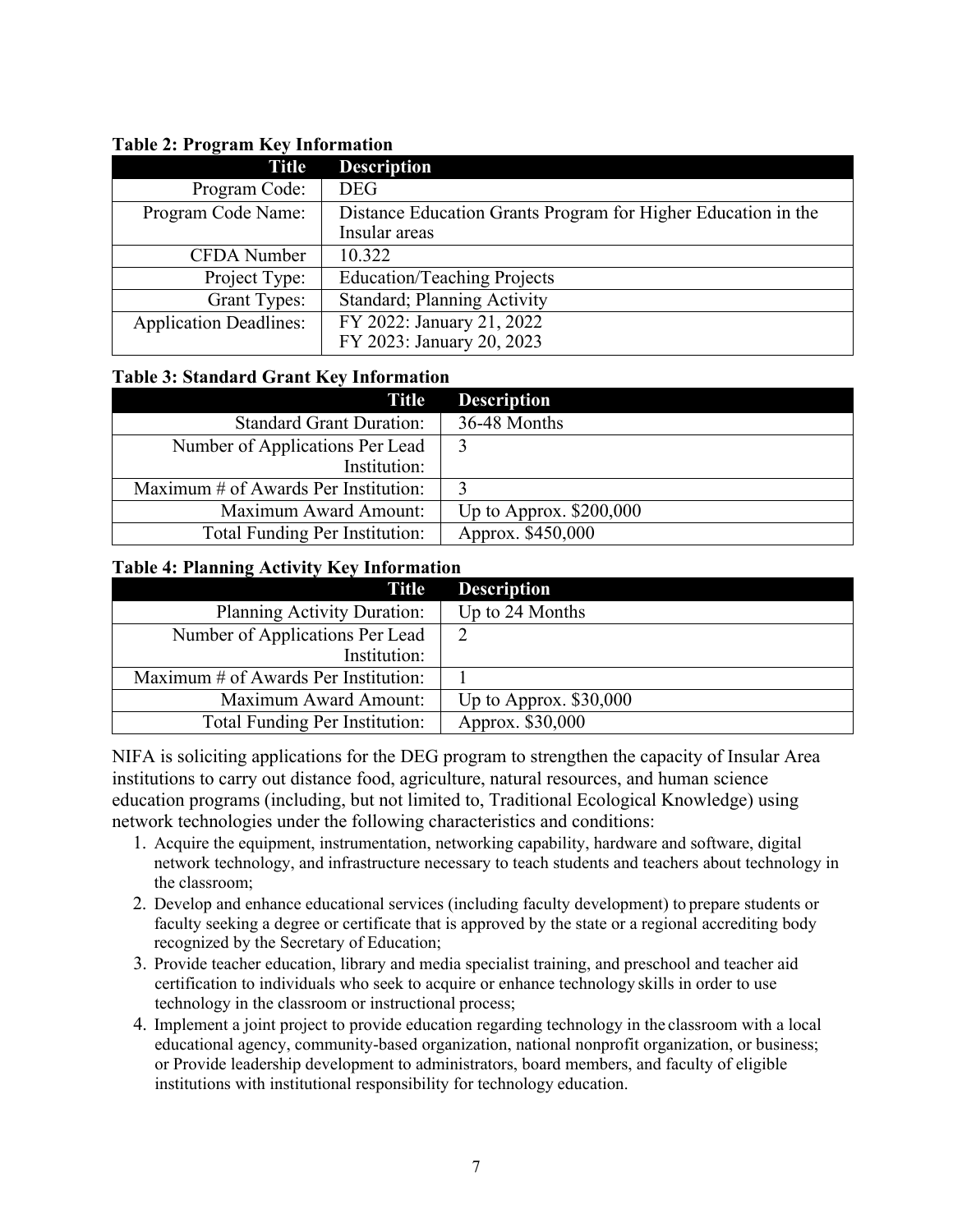## <span id="page-7-0"></span>**PART II. AWARD INFORMATION**

## <span id="page-7-1"></span>**A. Available Funding**

The amount available for the Distance Education Grants Program for Institutions of Higher Education in Insular Areas (DEG) in FY 2022 is approximately \$800,000 and in FY 2023 is approximately \$800,000. This RFA is being released prior to the passage of an appropriations act for FY 2022. Enactment of additional continuing resolutions or an appropriations act may affect the availability or level of funding for this program.

USDA is not committed to fund any application or to make a specific number of awards. The [Automated Standard Application for](https://www.fiscal.treasury.gov/fsservices/gov/pmt/asap/asap_home.htm) [Payments,](https://www.fiscal.treasury.gov/fsservices/gov/pmt/asap/asap_home.htm) operated by the Department of Treasury, Bureau of Fiscal Service, is the designated payment system for awards resulting from this RFA. Funds will be awarded competitively through a peer panel review process. Institutions receiving a grant under this program are eligible to receive DEG grants in subsequent years. Receiving a grant under any other authority does not affect eligibility for this DEG grants program.

## <span id="page-7-2"></span>**B. Types of Application**

NIFA will evaluate applications using the criteria described in [Part V](#page-19-0) of this RFA. Applications for FY 2022 and FY 2023 are limited to the following applications types:

- 1. *New application*: New applications will be evaluated using the criteria described in Part V of this RFA and are subject to the due dates herein (see [Appendix III](#page-27-0) for definition).
- 2. *Resubmitted application*: Resubmitted applications must include the response to the previous review panel summary and are subject to the same criteria and due dates herein. Resubmitted applicants must enter the NIFA-assigned proposal number of the previously submitted application in the *Federal Field (Field 4)* on the application form (see [Appendix](#page-27-0)  [III](#page-27-0) for definition).

## <span id="page-7-3"></span>**C. Project and Grant Types**

The following describes the types of *projects* or *grants* that are eligible for funding:

*Project Types*. The DEG program will only accept **Education/Teaching** projects. An education or teaching project develops human capital needed to meet current and future national food and agricultural science workplace needs.

DEG projects should focus on one or more of the Need Areas listed below and fall under the characteristics and conditions referenced in Part I  $\S$  B of this RFA. Please note that at least one of these Need Areas must be indicated on the Project Summary (see Part IV, B. 3). Need areas for FY 2022 and FY 2023 include the following:

1. *Curricula Design, Materials Development, and Library Resources*. To promote the development of courses of study and degree programs, new and improved curricula, and instructional materials and technology. Also, to promote the acquisition of library resources including books and journals relating to the food and agricultural sciences; and stimulate the use of new approaches to the study of traditional subjects, new research on teaching and learning theory, and new applications of knowledge.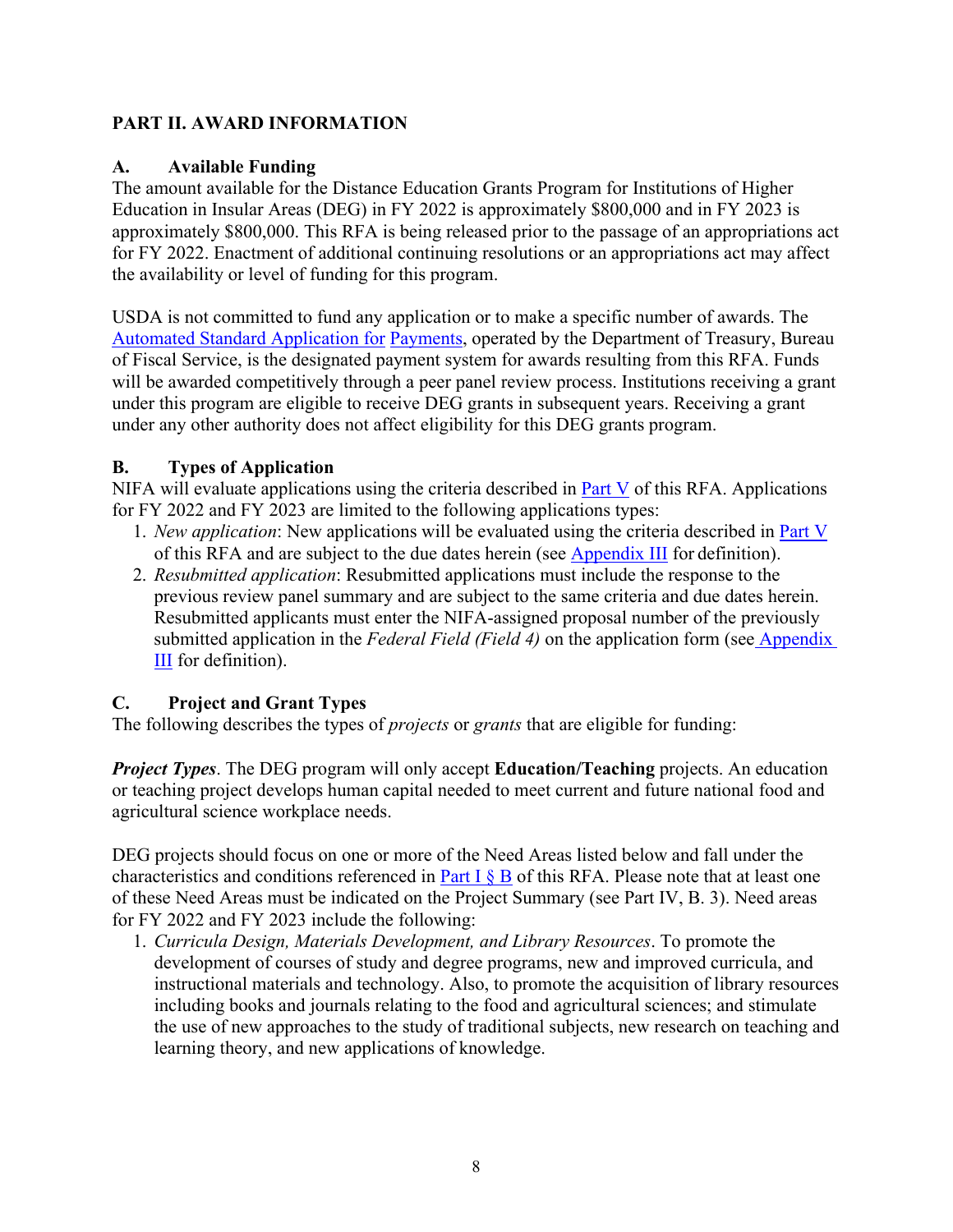- 2. *Faculty Preparation and Enhancement for Teaching*. To advance faculty development in the areas of teaching competency and leadership, subject matter expertise, or student recruitment and advising skills.
- 3. *Instruction Delivery Systems*. The purpose of this initiative is to encourage the use of alternative methods of delivering instruction to enhance the quality, effectiveness, and cost efficiency of teaching programs. Focus should be on ways to maximize program quality, reduce duplication; and implementation of innovative instructional techniques, methodologies, and delivery systems in response to advances in knowledge and technology.
- 4. *Additional Information*. The use of students for only routine office, laboratory, or fieldwork is not considered education for the purposes of this program. To be considered as education related, students will need to be actively engaged in the scholarship of research activities.
	- a. Expected Products and Results. The DEG program requires all project directors to provide appropriate metrics and describe the expected products and results, outcomes, and their potential impact on strengthening food, agricultural, natural resources, and human sciences education, research and extension in the United States. Metrics to assess products, outputs, and outcomes are to be clearly delineated in the proposal.
	- b. Incorporation of Social Sciences and Enhancing Impacts. The DEG program supports social and behavioral science disciplines. DEG projects that integrate social and biological sciences to provide experiential learning opportunities for students in applied research, and related community development programs are encouraged. Incorporation of social and behavioral sciences is important for addressing many of the challenges facing agriculture and rural communities, such as increasing global demand for food production in the face of limited natural resources; improving health and reducing obesity by engaging in heathy lifestyles and consuming heathy diets; and alleviating poverty by fostering economic opportunity.

*Grant Types*. Applicants may submit applications for one of the following grant types:

1. *Standard Grant*. This is an award instrument by which NIFA agrees to support a specified level of effort for a predetermined project period without the announced intention of providing additional support at a future date.

An eligible institution may submit a standard project application for project activities undertaken principally on behalf of its own students or faculty, and faculty managed primarily by its own personnel. In a standard grant, the applicant executes the project without the requirement of sharing grant funds with other project partners.

Grants awards may differ from the amounts requested in the application and revised budgets and revised plans of work may be required by NIFA before an award is made. The project period may range from 36to 48 months.

2. *Planning Activity.* Planning Activity Grants support scientific meetings that bring together educators to identify education/teaching needs, update information, or advance an area of education/teaching. Support for a limited number of meetings covering subject matter encompassed by this solicitation will be considered for partial or, if modest, total support. Individuals planning activity grants must not exceed \$30,000 for up to two years and are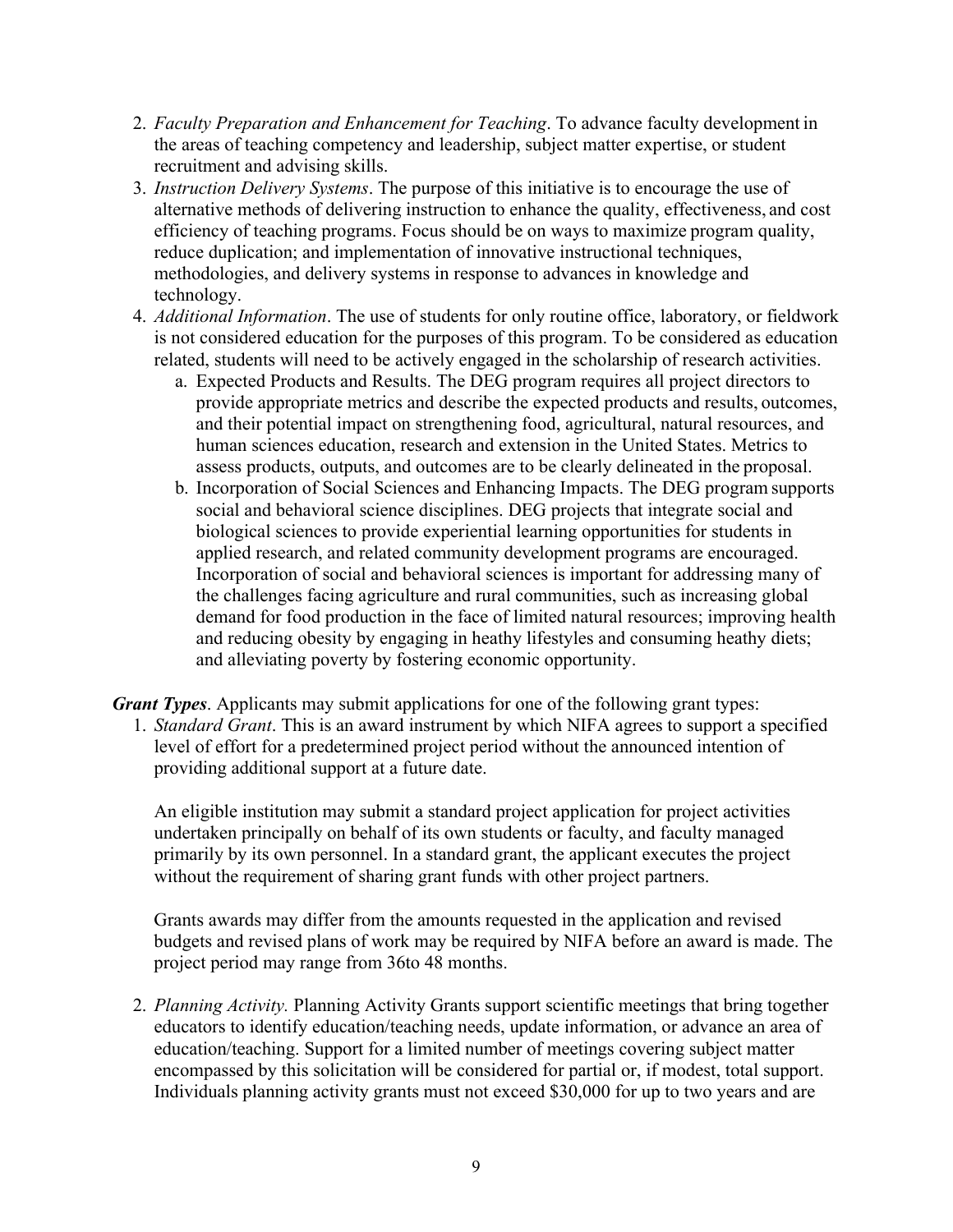not renewable. Indirect costs are not permitted on Planning Activity grant awards.

## <span id="page-9-0"></span>**D. Ethical Conduct of Funded Projects**

In accordance with sections [2, 3, and 8 of 2 CFR Part 422,](https://www.ecfr.gov/cgi-bin/text-idx?SID=3f96ab05cf1fc2d2713e5e46755e7696&mc=true&node=pt2.1.422&rgn=div5#se2.1.422_12) institutions that conduct USDAfunded extramural research must foster an atmosphere conducive to research integrity, bear primary responsibility for prevention and detection of research misconduct, and maintain and effectively communicate and train their staff regarding policies and procedures. In the event an application to NIFA results in an award, the Authorized Representative (AR) assures, through acceptance of the award that the institution will comply with the above requirements. Award recipients must, upon request, make available to NIFA the policies, procedures, and documentation to support the conduct of the training. See [Responsible and Ethical Conduct of](https://nifa.usda.gov/responsible-and-ethical-conduct-research)  [Research](https://nifa.usda.gov/responsible-and-ethical-conduct-research) for further information.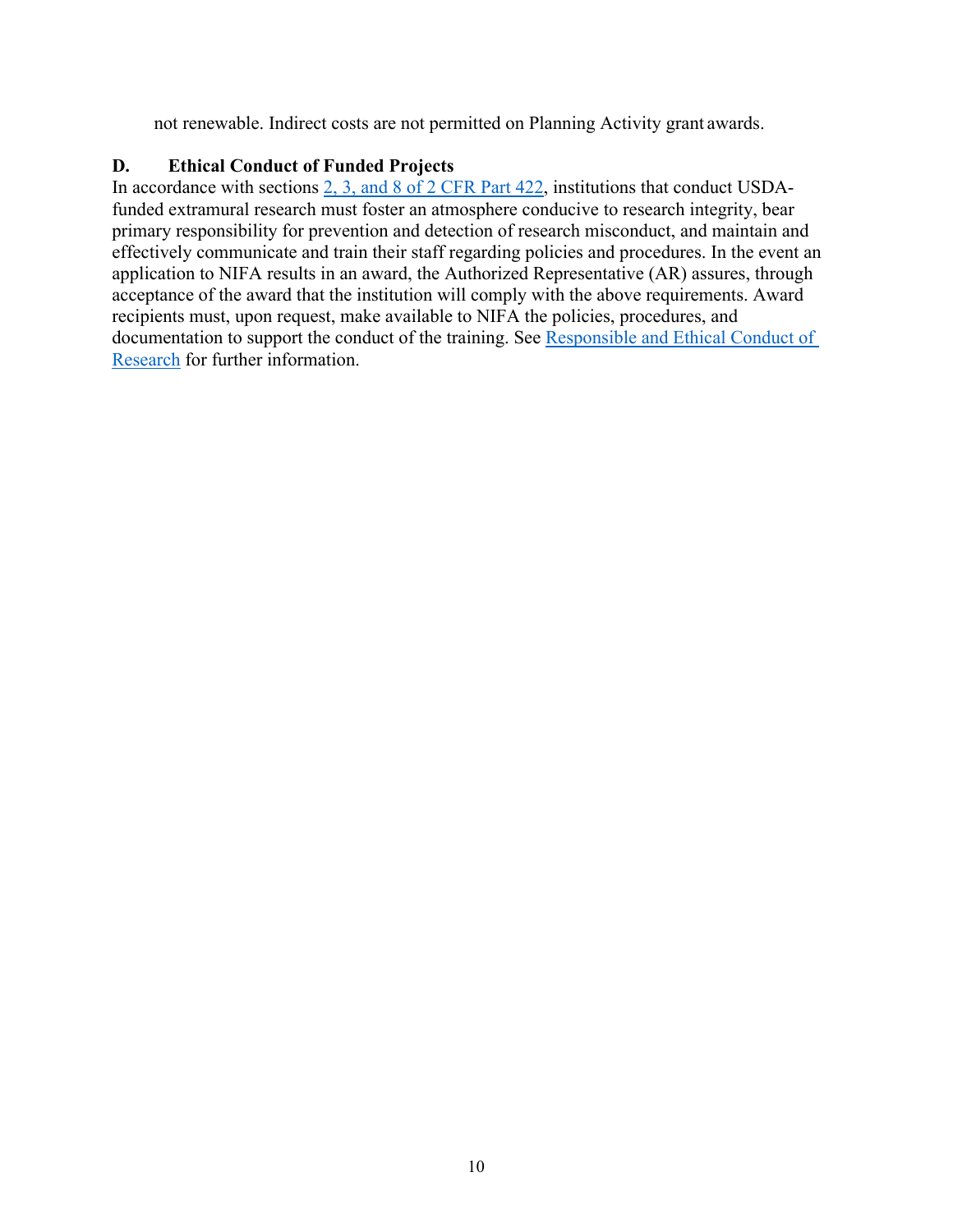## <span id="page-10-0"></span>**PART III. ELIGIBILITY INFORMATION**

## <span id="page-10-1"></span>**A. Eligibility Requirements**

Applicants for the Distance Education Grants Program for Institutions of Higher Education in Insular Areas (DEG) must meet all the requirements discussed in this RFA. Failure to meet the eligibility criteria by the application deadline may result in exclusion from consideration or, preclude NIFA from making an award. For those new to Federal financial assistance, NIFA's [Grants Overview](https://nifa.usda.gov/resource/grants-overview) provides highly recommended information about grants and other resources to help understand the Federal awards process.

Institutions receiving a grant under this program are eligible to receive DEG grants in subsequent years. Receiving a grant under any other authority does not affect eligibility for this DEG grants program. Each faculty recipient of support for developmental activities must be an "eligible participant" please refer to: [7 CFR 3430, Competitive and Noncompetitive Non-Formula Federal](https://www.ecfr.gov/cgi-bin/text-idx?SID=ba13210882cd3132762fc0574886e8c5&mc=true&node=pt7.15.3430&rgn=div5)  [Assistance Programs-General Award Administrative Provisions,](https://www.ecfr.gov/cgi-bin/text-idx?SID=ba13210882cd3132762fc0574886e8c5&mc=true&node=pt7.15.3430&rgn=div5) for applicable definitions for this NIFA grant program.

*Individual Institutions.* For the purposes of the DEG grant program, an eligible institution is an institution of higher education, as defined in section 101(a) of the Higher Education Act of 1995 (20 U.S.C. 1001(a)), that is located in an insular area and that has a demonstrable capacity to carry out teaching and extension programs in the food, agriculture, natural resources, and human sciences. All public or non-profit 2-year and 4-year accredited institutions of higher education that offer certificate/degree programs in food and agricultural sciences are eligible. Individual land-grant colleges and universities, and other institutions that have secured land-grant status through Federal legislation, and which are located in insular areas are automatically eligible for awards under the DEG grant program as direct individual applicants.

The eight insular areas are as follows:

- 1. American Samoa;
- 2. The Commonwealth of the Northern Mariana Islands;
- 3. The Commonwealth of Puerto Rico;
- 4. The Federated States of Micronesia;
- 5. Guam;
- 6. The Republic of the Marshall Islands;
- 7. The Republic of Palau; and
- 8. The Virgin Islands of the United States.

*Branch Institutions of a State System*. Individual branches of a state university system or public system of higher education that are separately accredited as degree-granting institutions are treated as separate, individual institutions eligible to apply for and receive awards, provided they otherwise satisfy the definition of "eligible institution" as specified above.

*Independent Branch Campuses*. Independent branch campuses of individual institutions may apply for and receive grant awards under this program, if they satisfy the definition of "eligible institution" as specified above. An "independent branch campus" is a unit of a 2-year or 4-year institution of higher education that is geographically apart from the main campus, is permanent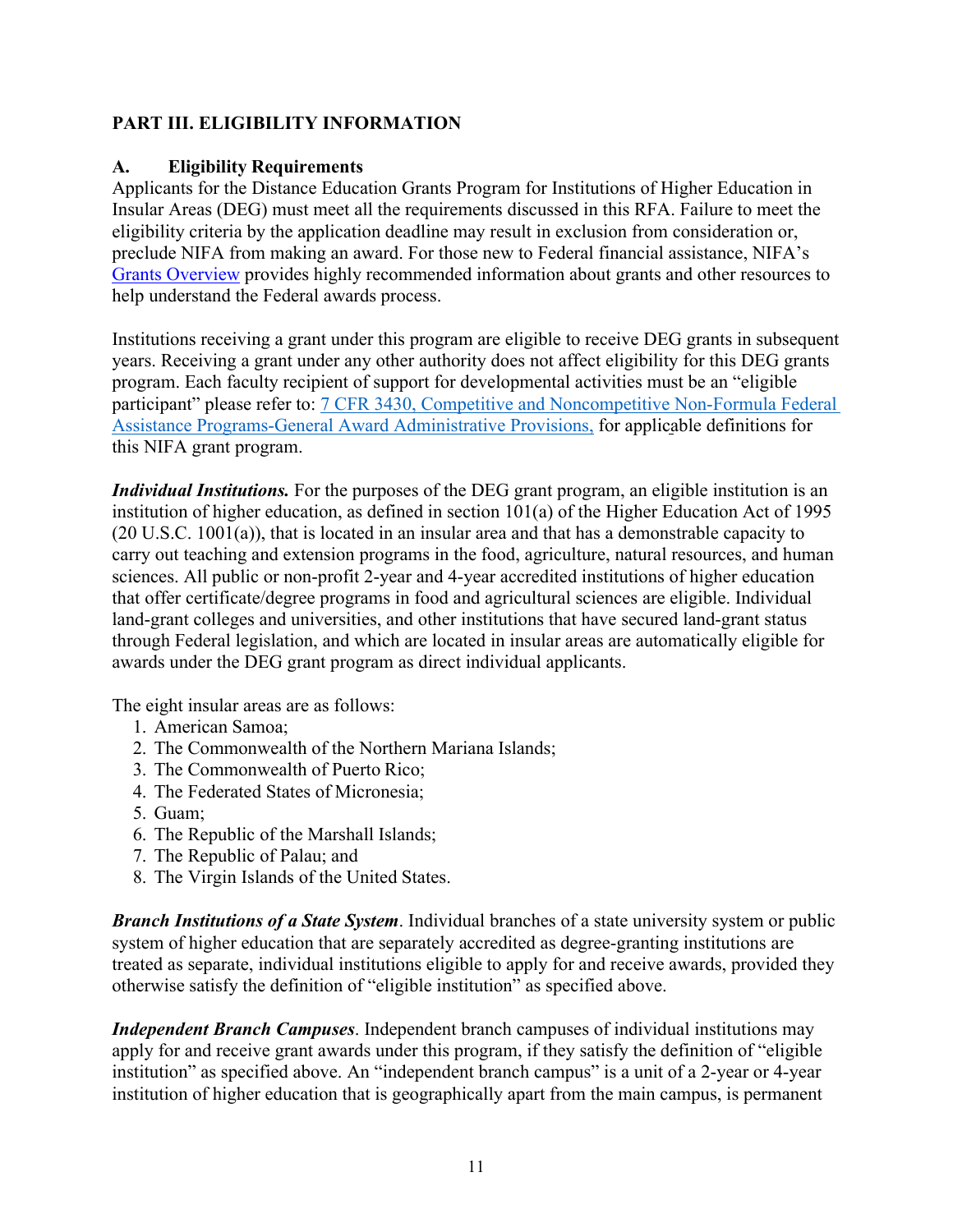in nature, offers courses for credit and programs leading to an associate or bachelor's degree, and is autonomous to the extent that it has its own faculty and administrative or supervisory organization and its own budgetary and hiring authority.

*Certification of Eligibility*. At the time of application, each primary applicant will be required to demonstrate or certify that it is an eligible institution as defined by this RFA. A non-land-grant institution must submit a letter signed by the institution's Authorized Representative (AR) certifying that it meets the requirements of an "eligible institution" as defined herein. The AR must also certify that the institution, or parent institution in the case of an independent branch campus:

- 1. Admits as regular students only persons having a certificate of graduation from a school providing secondary education, or the recognized equivalent of such a certificate;
- 2. Is legally authorized by the Insular Area in which it is located to provide a program of education beyond secondary education;
- 3. Provides an educational program for which the institution awards a bachelor's degree or provides not less than a two-year program that is acceptable for full credit toward such a degree; and
- 4. Is a public or other nonprofit institution; and is accredited by a nationally recognized accrediting agency or association, or if not so accredited, is an institution that has been granted pre-accreditation status by such an agency or association that has been recognized by the Secretary for the granting of preaccreditation status, and the Secretary has determined that there is satisfactory assurance that the institution will meet the accreditation standards of such an agency or association within a reasonable time.

All eligible institutions must demonstrate that they have a significant commitment to higher education programs in the food, agriculture, natural resources, and human sciences and to each specific subject area for which grant funds are to be used. Eligibility documentation must be submitted as part of the applicant's Project Narrative. See Part IV, B.3, Field 8.

*Duplicate or Multiple Submission* – Duplicate or multiple submission is not allowed. NIFA will disqualify both applications if an applicant submits duplicate or multiple submissions. For those new to Federal financial assistance, NIFA's [Grants](https://nifa.usda.gov/resource/grants-overview)  [Overview](https://nifa.usda.gov/resource/grants-overview) provides highly recommended information about grants and other resources to help understand the Federal awards process.

## <span id="page-11-0"></span>**B. Cost Sharing or Matching**

The DEG Program has *NO* matching requirement. NIFA will not factor matching resources into the review process as an evaluation criterion.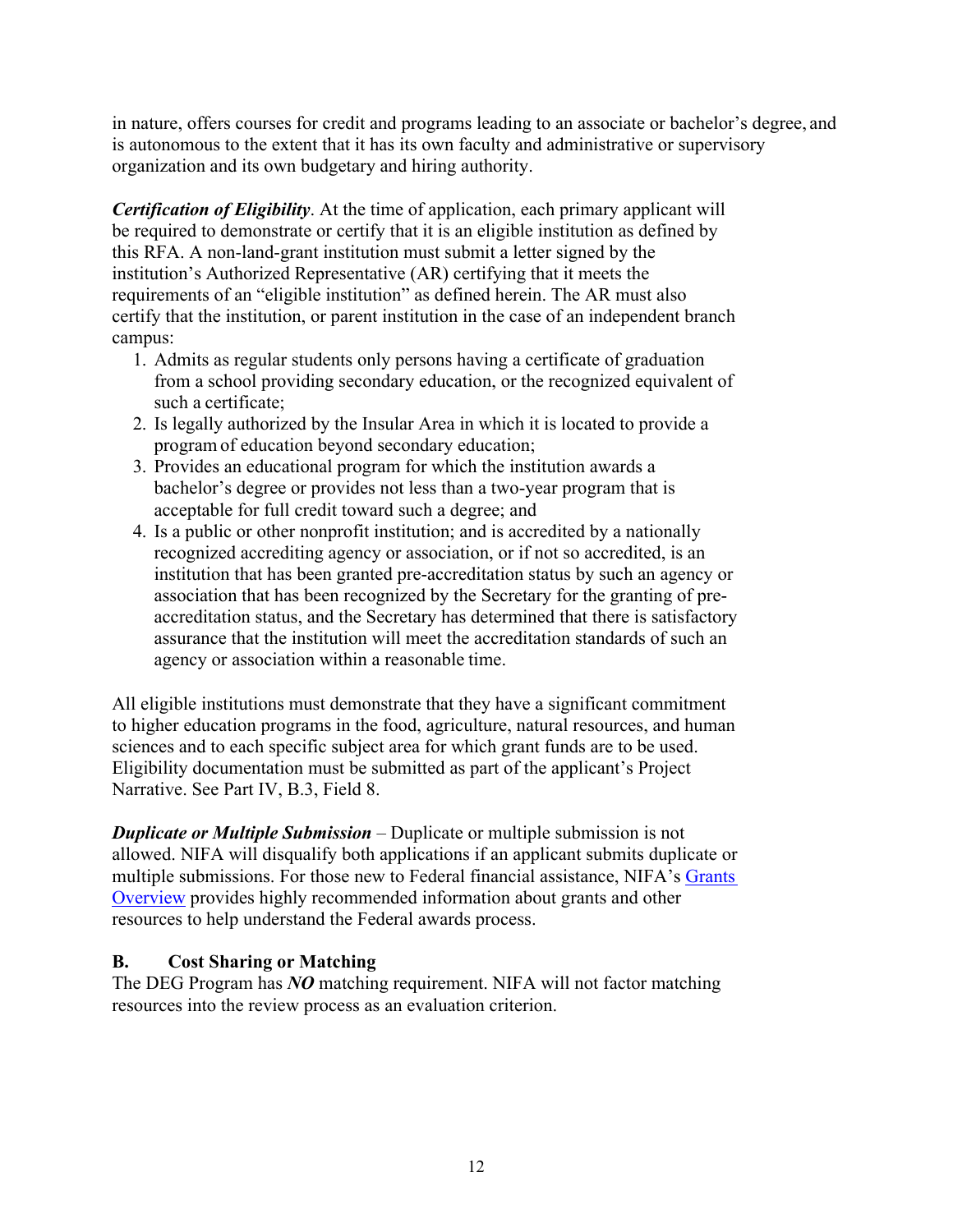## <span id="page-12-0"></span>**PART IV. APPLICATION AND SUBMISSION**

## <span id="page-12-1"></span>**A. Method of Application**

Applicants must apply to this RFA electronically; no other method or response is accepted. The electronic application for this RFA and additional resources are available on [Grants.gov](https://www.grants.gov/) and [Grants 101.](https://www.grants.gov/web/grants/learn-grants/grants-101/pre-award-phase.html/) **Table 5** provides instructions on how to obtain an electronic application. **Part III** of the NIFA Grants Application Guide contains detailed information regarding the [Grants.gov](https://www.grants.gov/) registration process. The NIFA Grants Application Guide is contained in the specific funding opportunity package or a sample of the guide can be found [here.](https://nifa.usda.gov/resource/nifa-grantsgov-application-guide) When applying for a NIFA award, it is important to reference the version of the guide that is included in the specific funding opportunity application package.

| <b>Steps</b>       | <b>Action</b>                                                        |  |  |
|--------------------|----------------------------------------------------------------------|--|--|
| Step One: Register | New Users to Grants.gov must register early with Grants.gov prior to |  |  |
|                    | submitting an application (Register Here).                           |  |  |
| Step Two: Download | Download and Install Adobe Reader (see Adobe Software Compatibility  |  |  |
| Adobe              | for basic system requirements).                                      |  |  |
| Step Three: Find   | Using this funding opportunity number USDA-NIFA-RIGP-008922,         |  |  |
| Application        | search for application here: Opportunity Package.                    |  |  |
| Step Four: Assess  | Contact an AR prior to starting an application to assess the         |  |  |
| Readiness          | organization's readiness to submit an electronic application.        |  |  |

#### <span id="page-12-2"></span>**Table 5: Steps to Obtain Application Materials**

<span id="page-12-3"></span>

| Tuble of theip and hessen tes                    |                                                    |
|--------------------------------------------------|----------------------------------------------------|
| <b>Grants.gov Support</b>                        | <b>NIFA Support</b>                                |
| <b>Grants.gov Online Support</b>                 | Email:                                             |
| Telephone support: 800-518-4726 Toll-Free        | grantapplication questions $@$ usda.gov            |
| or 606-545-5035                                  | Key Information: Business hours: Monday            |
| Email support: $support(\mathcal{Q})$ grants.gov | thru Friday, $7$ a.m. $-5$ p.m. ET, except federal |
| Self-service customer-based support:             | holidays                                           |
| Grants.gov iPortal                               |                                                    |
| grantapplicationquestions@usda.gov               |                                                    |
| Key Information: Customer service                |                                                    |
| business Hours 24/7, except federal              |                                                    |
| holidays                                         |                                                    |
|                                                  |                                                    |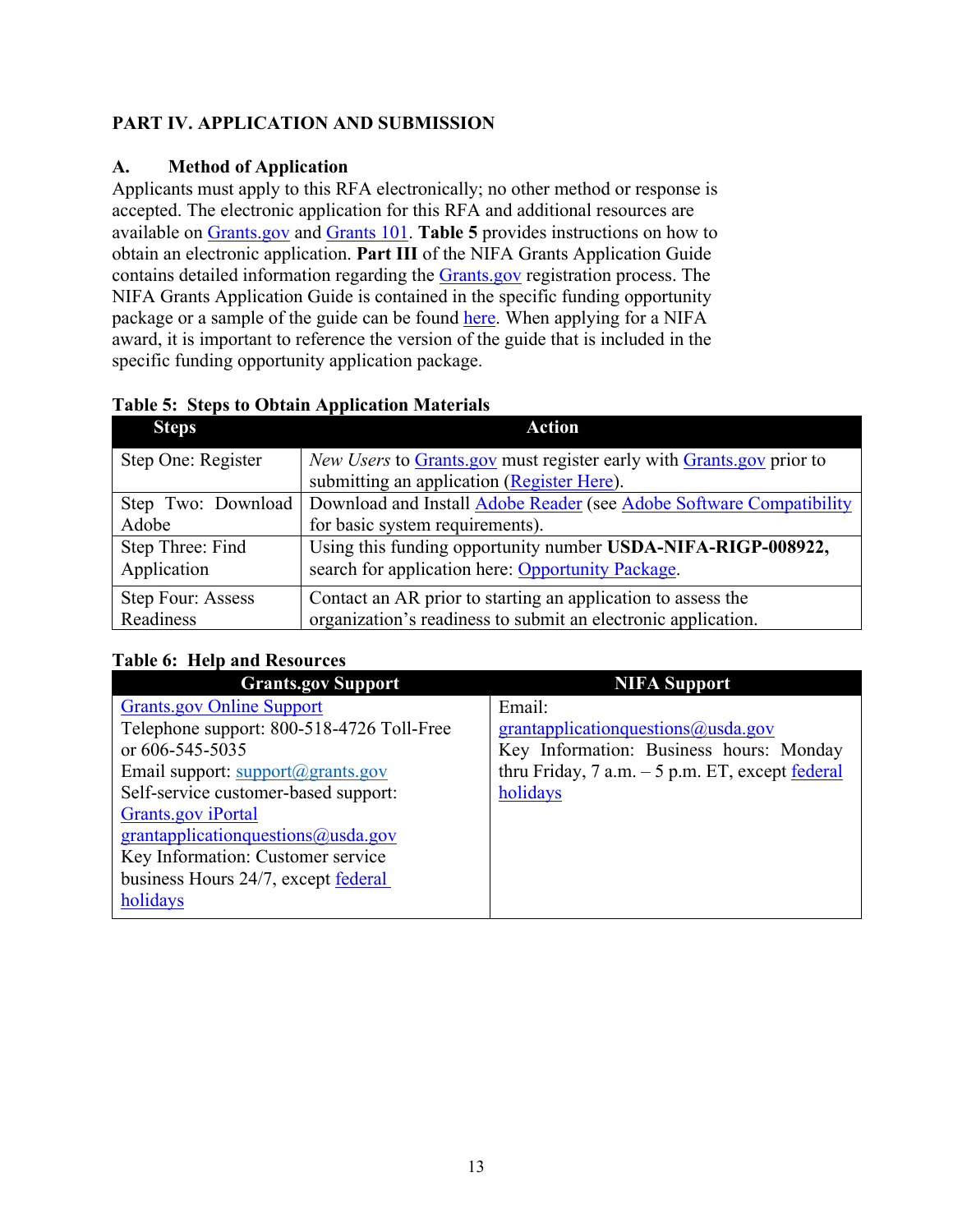## <span id="page-13-0"></span>**B. Content and Form of the Application**

The application guide is part of the corresponding application package for this RFA. The RFA overrides the application guide if there is a discrepancy between the two documents. NIFA will accept subsequent submissions to an application until the application deadline. However, applicants that do not meet the application requirements, to include partial applications, risk being excluded from NIFA's review. NIFA will assign a proposal number to all applications that meet the requirements of this RFA. Applicants must refer to the proposal number when corresponding with NIFA. **Table 7** outlines other key instructions for applicants.

| <b>Instruction</b>                                                                                                                             | <b>References</b><br>(All references are<br>to the <b>Application</b><br>Guide) |
|------------------------------------------------------------------------------------------------------------------------------------------------|---------------------------------------------------------------------------------|
| Attachments must be in a portable document format (PDF) format.                                                                                | Part IV                                                                         |
| Check the manifest of submitted files to verify attachments are<br>in the correct format.                                                      | Part IV                                                                         |
| Conduct an administrative review of the application<br>before submission.                                                                      | Part IV                                                                         |
| Follow the submission instructions.                                                                                                            | Part V                                                                          |
| Provide an accurate email address, where designated, on the SF-<br>424 R&R.                                                                    | Part V                                                                          |
| Contact the Grants.gov helpdesk for technical support and keep<br>a record of the correspondence.                                              | N/A                                                                             |
| Contact NIFA if applicant does not receive correspondence<br>from NIFA regarding an application within 30 days of the<br>application deadline. | N/A                                                                             |

<span id="page-13-1"></span>

|  | <b>Table 7: Key Application Instructions</b> |
|--|----------------------------------------------|
|  |                                              |

*SF 424 R&R Cover Sheet*. See **Part V** of the **Application Guide** for the required certifications and assurances.

*SF 424 R&R Project/Performance Site Location(s)*. See **Part V** of the **Application Guide.**

## *R&R Other Project Information Form*. See **Part V5**of the **Application Guide.**

- 1. Field 7. Project Summary (PS)/Abstract. The PS must show how the project goals align with the project goals of the DEG Program. See **Part V** of the **Application Guide** for instructions and suggested templates.
- 2. Field 8. Project Narrative (PN). The PN must not exceed **23 double-spaced pages** including all figures and tables. The font size should be no smaller than 12 points, Times New Roman. The page limits outlined here ensure fair and equitable competition. Appendices to the PN are allowed if they are directly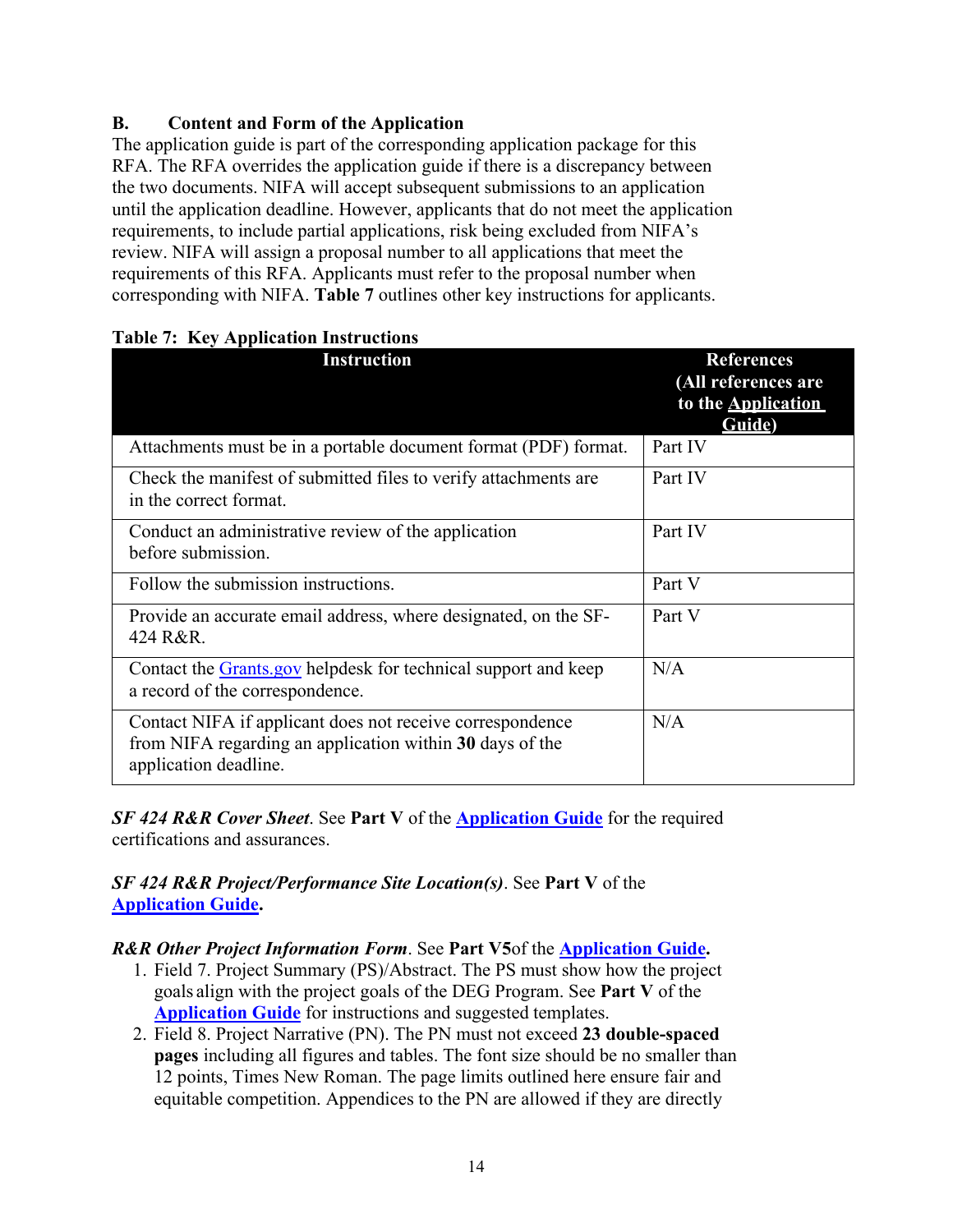germane to the proposed project. Do not add appendices to circumvent the page limit. Applications will not be accepted for review if the project narrative is not included, exceeds 23 total double-spaced pages, or is not in **PDF format**.

The PN must include all of the following:

- a. **Potential for Advancing the Quality of Education; Significance of the Problem**
	- i Identification of Educational Problem and Project Impact. Briefly state: (1) the specific instructional problem/challenge (or opportunity) to be addressed; (2) the anticipated project audience; and (3) the project's target objectives (what change in education is proposed?) and its anticipated, overall impact on improving the quality of food and agricultural sciences education.
	- ii Project Justification: Summarize the body of knowledge justifying the need for the proposed project. Discuss how the project's educational need area (Part II  $\S$  C) will be of value at the state, regional, national, or international level(s), and where applicable, how it will improve the food and agricultural science capabilities of students. Describe any previously funded projects that are ongoing or recently completed that are related to the proposed project.
	- iii Institutional Long-range Goals: Explain how the project will help satisfy the institution/organization's high-priority objectives, or how the project is linked to and supported by the institution/organization's strategic plan.
	- iv Innovation: Describe the proposal's creative approach to improving the quality of food and agricultural sciences education, solving an educational problem, or promoting programs that advance equal opportunity for all students. Using either actual experiences or literature background information, show why this approach was chosen.
	- v Multidisciplinary and/or Problem-based Focus: Indicate how the project is relevant to multiple disciplines in food and agricultural sciences education and how the project will enhance students' understanding of complex agricultural systems. Also, discuss whether the project may be adapted by or serve as a model for other institutions.

#### b. **Proposed Approach and Cooperative Linkages**

- i Plan of Operation and Methodology. Describe procedures for accomplishing the objectives of the project. Describe plans for management of the project to ensure its proper and efficient administration. Describe the way in which resources and personnel will be used to conduct the project.
- ii Timetable. Identify all important project milestones (performance targets that indicate when project goals will be met) and dates as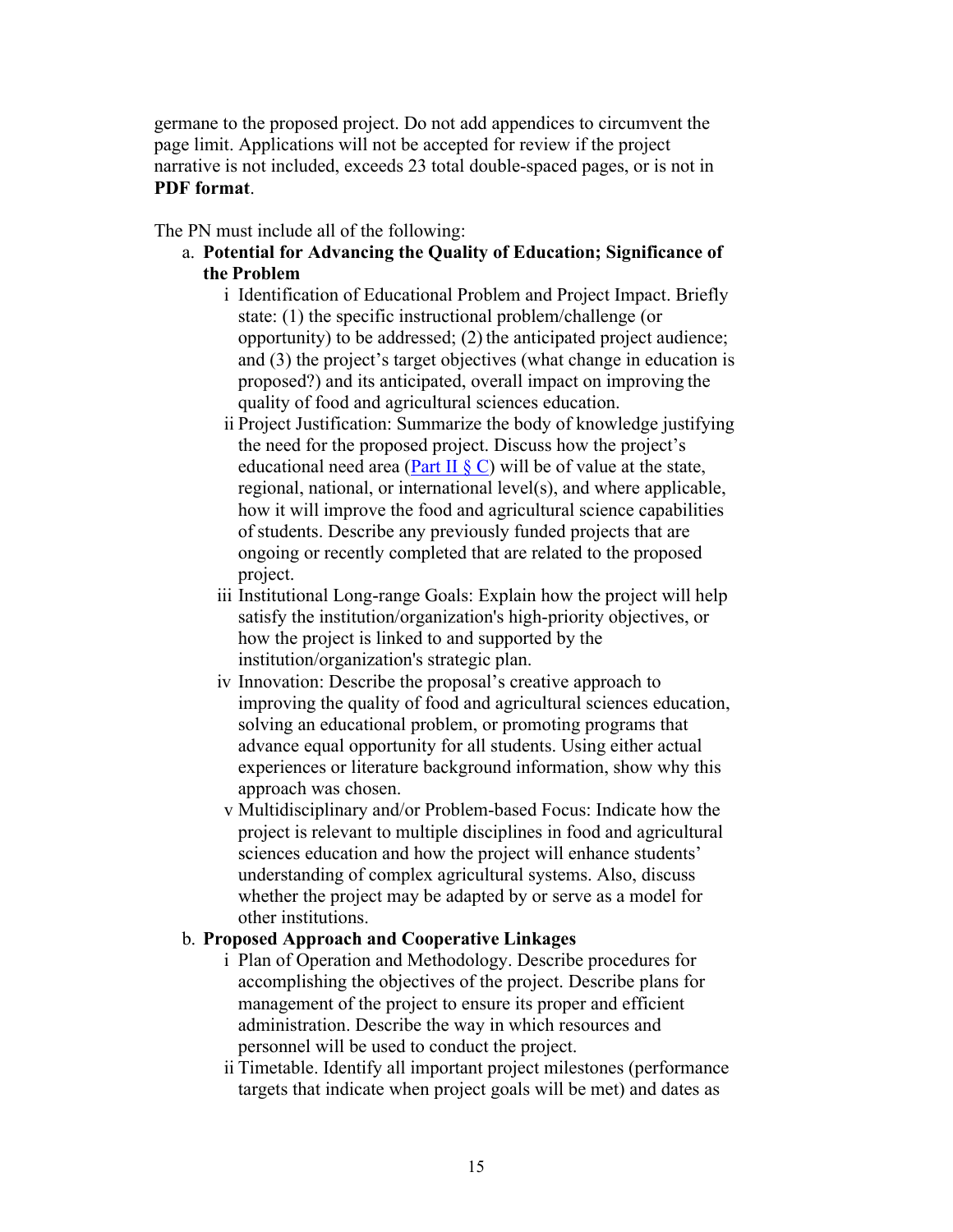they relate to project start- up, execution, evaluation, dissemination, and closeout.

*iii* Products, Results, and Measurable Outputs. Outline the expected products, results, measurable outputs, and their outcome (impact) on strengthening food and agricultural sciences education. *This is optional for Planning Activity grant applications.*

**Note**: Differentiate among the three terms**:** 1) "*Products*" may be actual items or services acquired with funds, e.g., "…developed three, new Web-based courses"; 2) "*results*" are accomplishments related to the products, e.g., "...additional course materials now available online to reinforce student learning during nonclassroom hours"; and 3) "i*mpacts*" are the benefits to your audience. Impacts are the consequences of your project and the most critical elements in your evaluation plan. They are a measure of the results by comparison to what might have happened in the absence of the funded project, e.g., "…an observed, overall increase in student learning based upon 8% higher average test scores of those students who both attended class and used the supplemental, Web-based course materials".

- iv Evaluation Plan. All projects shall include an Evaluation Plan that has both a strategy for monitoring the project as it evolves as well as a strategy for evaluating the effectiveness of the project in achieving its goals and for identifying positive and negative findings when the project is completed. Grantees are encouraged to obtain an independent evaluation to secure appropriate documentation of the project's outcomes and impacts. Knowledgeable and experienced individuals should lead such efforts. As a guide, up to 10% of the grant funds may be used to support this purpose.
- v Dissemination Plans. The application must document how project accomplishments (products, results, and impacts…etc.) will be published or otherwise disseminated to the broadest extent throughout the academic community. This may include educational journals or other professional discipline publications, and presentations at regional or international conferences and workshops, including the DEG project directors' meeting. Discuss the institution/organization's commitment to disseminate project results and products and the potential for institutionalization. Identify target audiences and explain methods of communication. *This is optional for Planning Activity grant applications*.
- vi Partnerships and Collaborative Efforts. Explain how the project will maximize partnership and collaborative efforts to strengthen food and agricultural sciences education (e.g., involvement of faculty in related disciplines at the same institution, or cooperative activities with business or industry). Provide evidence, via letters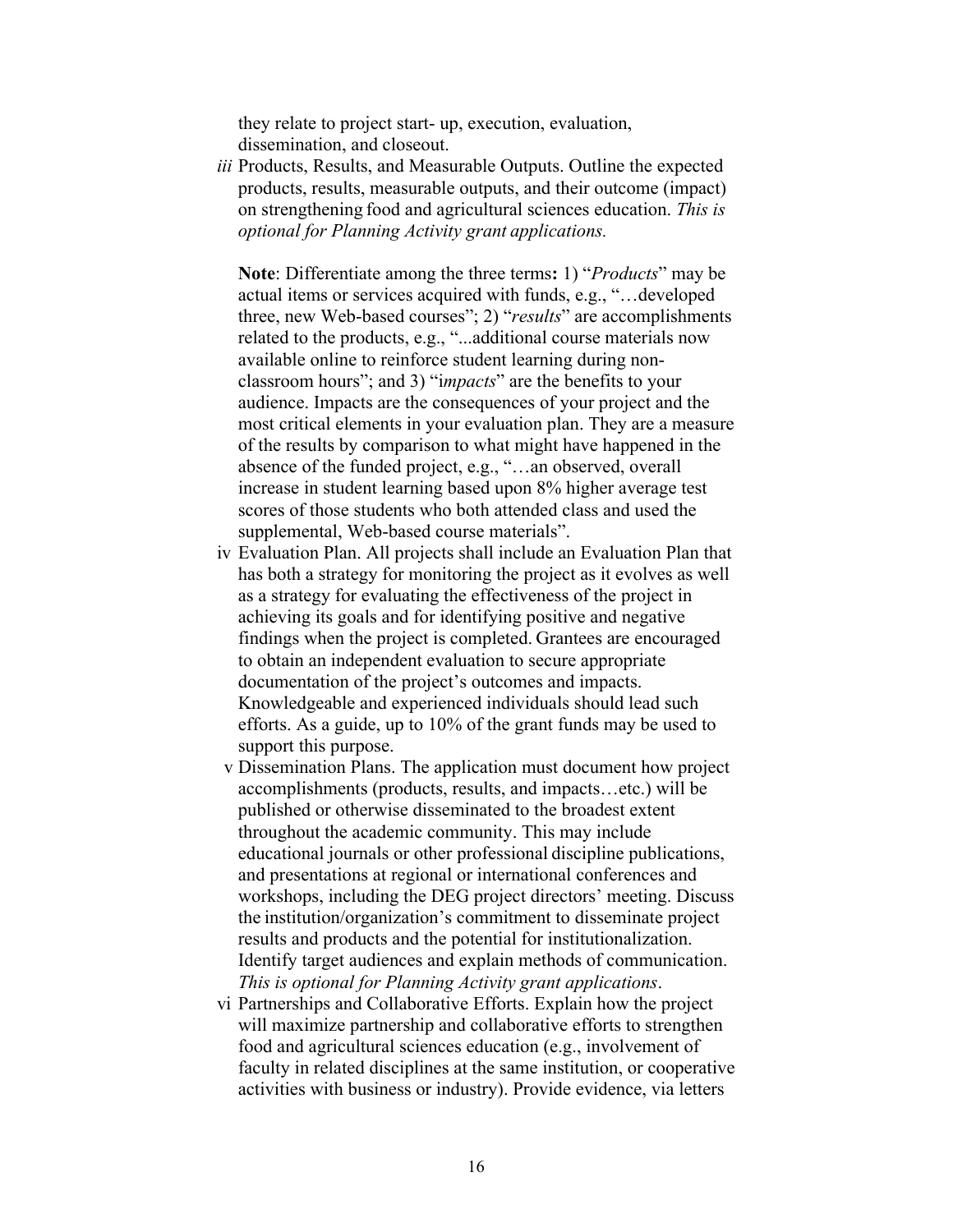from the parties involved in the partnership or collaborative arrangement.

#### c. **Institutional Capability and Capacity Building**

- i Institutional/Organizational Commitment and Capability. Demonstrate that the program administration is committed to this project and has the capability to ensure its completion.
- ii Institutional/Organizational Resources. Document the necessary institutional/organizational resources (administrative, facilities, equipment, and/or materials), and other appropriate resources, that will be made available to the project. Demonstrate how these resources, when combined with the support requested from USDA, will be adequate to carry out the activities of the project.
- iii Academic Enhancement. Document how this project will improve and strengthen teaching at the institution (including any partner institutions/organizations). Include how any project performance target(s) identified above will be incorporated into academic instruction at the institution. Discuss how the benefits to be derived from the project will transcend the applicant institution/organization or the grant period.
- *iv* Continuation Plans. Discuss the likelihood of, or specific plans for, continuation or expansion of the project beyond the period of USDA support. Describe how the institutions/organization's longrange budget or academic plan provides for the realistic continuation or expansion of the initiative undertaken by this project after the grant period ends. Explain the plans for eventual self-support built into the project, and the plans to institutionalize the program if it is successful. Describe any indications of other continuing non-Federal support. Provide details of the expected outcomes, and the targeted audience that would benefit from the continuation of this project. *This is optional for Planning Activity grant applications.*

#### d**. Key Personnel**

Discuss the adequacy and specific attributes and project responsibilities of each key person associated with the project, and include the background and qualifications of those personnel who will be responsible for assessing project results and administering the project evaluation and reporting process.

#### e. **Budget and Cost-effectiveness**

i. Budget. In addition to the separate, required budget forms and budget justification, discuss how the budget specifically supports the proposed project activities. Explain how such budget items as professional or technical staff time and salary, travel, equipment, etc., are necessary and reasonable to achieve project objectives. Justify that all funds requested from USDA are allocated adequately between the applicant and any collaborating institution/organization(s) and will be appropriate to carry out the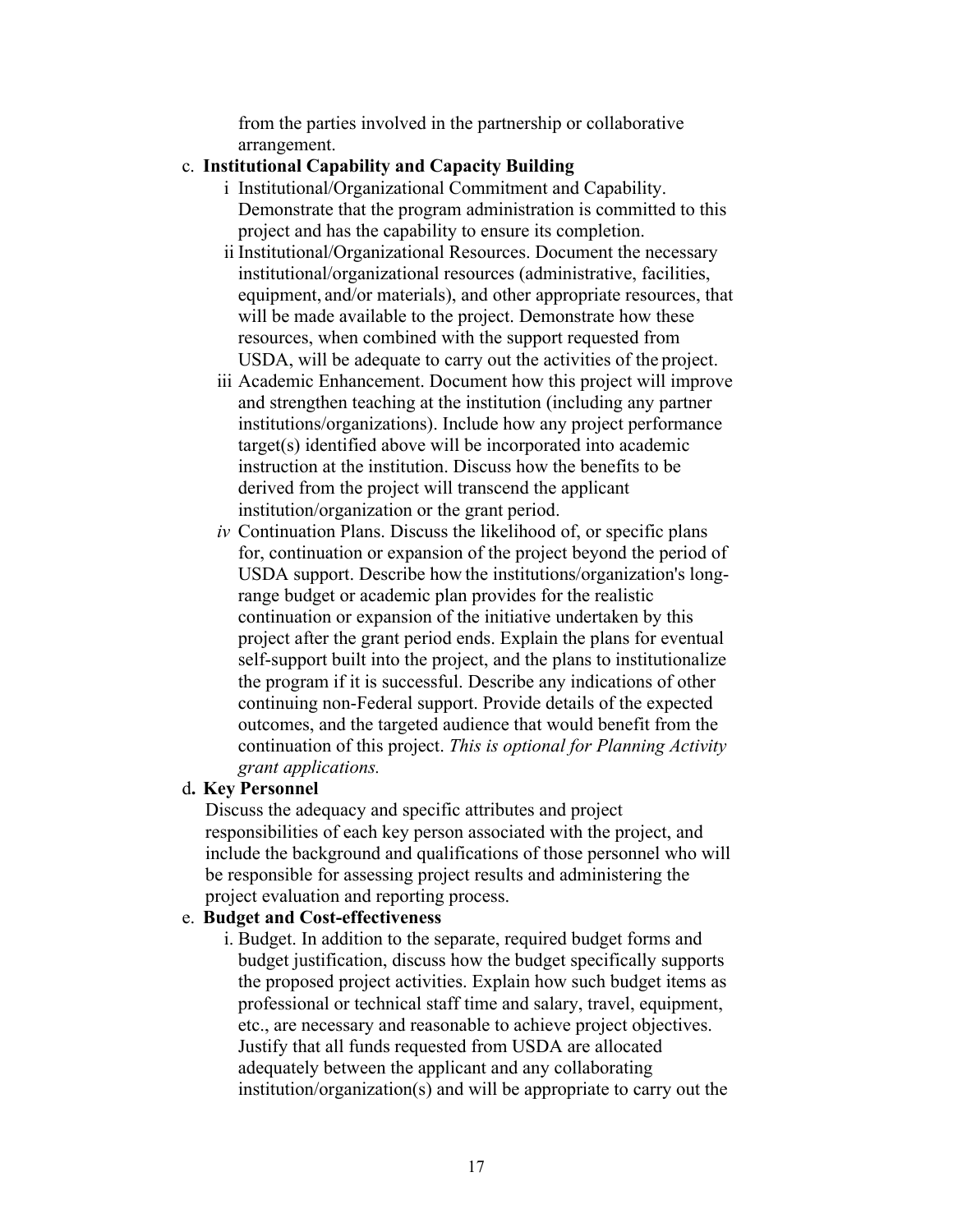activities of the project. If the application addresses more than one educational need area (see Part II  $\S$  C), you must include estimates of the proportion of the funds requested from USDA that will support each respective area.

- ii. Cost-effectiveness. Justify the project's cost-effectiveness. Show how the project maximizes the use of limited resources, optimizes educational value for the dollar, achieves economies of scale, or leverages additional funds. For example, discuss how the project has the potential to generate a critical mass of expertise and activity focused on a need area.
- 3. Field 12, Add Other Attachments. See **Part V** of the **Application Guide**.

#### *R&R Senior/Key Person Profile (Expanded)*. See **Part V** of the **Application Guide** for profile requirements, details about the biographical sketch, and suggested support templates. Biographical Sketch **- The following are additional instructions of information to include:**

- 1. Author identifier [\(ORCID\)](https://orcid.org/) of the researcher if available.
- 2. Digital Object Identifier (DOI) of all publications where possible.

You may also include a list of data publications or published data products relevant to the proposed project, following recommended data citation format.

*R&R Personal Data*. This information is voluntary and is not a precondition of award (see **Part V** of the **Application Guide**).

## *R&R Budget*. See **Part V** of the **Application Guide**.

1. Indirect costs (IDC) – See Part IV  $\S$  C of this RFA for funding restrictions regarding indirect cost, and **Part V** of the [Application Guide](https://apply07.grants.gov/apply/opportunities/instructions/PKG00249520-instructions.pdf) for additional information.

*Data Management Plan*. A Data Management Plan (DMP) is required for this program. Applicants should clearly articulate how the project director (PD) and co-PDs plan to manage and disseminate the data generated by the project. The DMP will be considered during the merit review process (see Part V  $\S$  B of this RFA, [NIFA's](https://nifa.usda.gov/resource/data-management-plan-nifa-funded-research-projects) [Data Management Plan](https://nifa.usda.gov/resource/data-management-plan-nifa-funded-research-projects) page).

## *Supplemental Information Form*. See **Part V** of the **Application Guide**.

- 1. Field 2. Program to which the applicant is applying. Enter the program name (Distance Education Grants Program for Higher Education in the Insular areas) and the program code (DEG). Accurate entry is critical.
- 2. Field 8. Conflict of Interest List. See **Part V** of the **Application Guide**.

*Representations Regarding Felony Conviction and Tax Delinquent Status for Corporate Applicants*. This is required for corporate applicants. See **Part VI § 2** of the **Application Guide** for a description of the term, "corporation."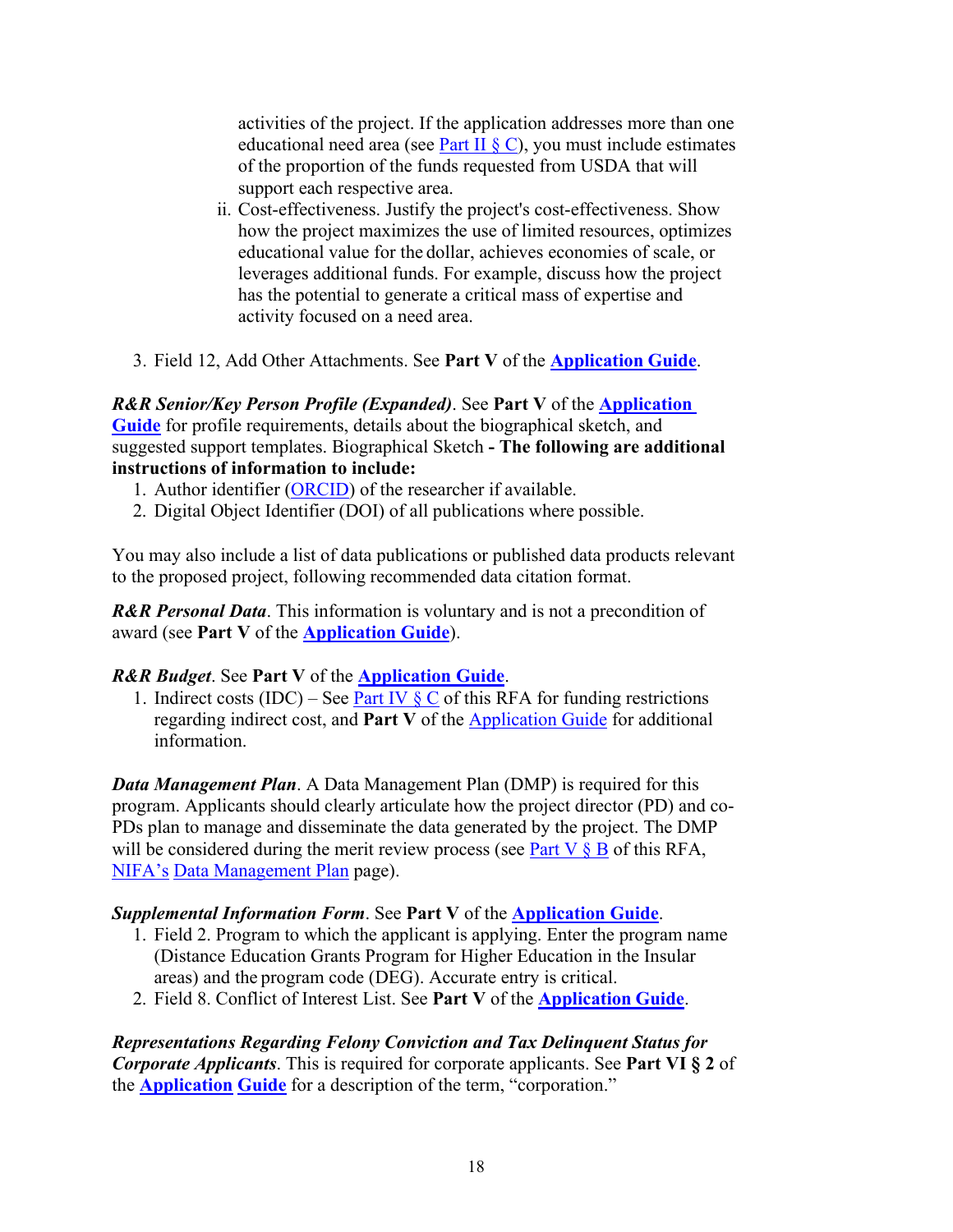## <span id="page-18-0"></span>**C. Funding Restrictions**

*Indirect Cost (IDC) not to exceed 30 percent of Total Federal Funds Awarded (TFFA) of the recipient*. [7 U.S.C. 3310\(a\) and \(c\)](https://uscode.house.gov/view.xhtml?req=(title:7%20section:3310%20edition:prelim)%20OR%20(granuleid:USC-prelim-title7-section3310)&f=treesort&edition=prelim&num=0&jumpTo=true) limits IDC for the overall award to 30 percent of Open Researcher and Contributor ID (TFFA) under a research, education, or extension grant. The maximum IDC rate allowed under the award is determined by calculating the amount of IDC using:

- 1. the sum of an institution's negotiated indirect cost rate and the indirect cost rate charged by sub-awardees, if any; or
- 2. 30 percent of TFFA.

The maximum allowable IDC rate under the award, including the IDC charged by the sub- awardee(s), if any, is the lesser of the two rates.

If the result of number one is the lesser of the two rates, the grant recipient is allowed to charge the negotiated IDC rate on the prime award and the subaward(s), if any. Any sub-awards would be subject to the sub-awardee's negotiated IDC rate. The sub-awardee may charge its negotiated IDC rate on its portion of the award, provided the sum of the IDC rate charged under the award by the prime awardee and the sub-awardee(s) does not exceed 30 percent of the TFFA.

If the result of number two is the lesser of the two rates, then the maximum IDC rate allowed for the overall award, including any sub-award(s), is limited to 30 percent of the TFFA. That is, the IDC of the prime awardee plus the sum of the IDC charged by the sub-awardee(s), if any, may not exceed 30 percent of the TFFA.

In the event of an award, the prime awardee is responsible for ensuring the maximum indirect cost allowed for the award is not exceeded when combining IDC for the Federal portion (i.e., prime and sub-awardee(s)) and any applicable cost-sharing. Amounts exceeding the maximum allowable IDC are considered unallowable. See sections [408](https://www.ecfr.gov/cgi-bin/text-idx?SID=18aed91c9e4bee1d794f8451ff3a6a4d&mc=true&node=pt2.1.200&rgn=div5#se2.1.200_1408) and [410 of 2 CFR 200.](https://www.ecfr.gov/cgi-bin/text-idx?SID=18aed91c9e4bee1d794f8451ff3a6a4d&mc=true&node=pt2.1.200&rgn=div5#se2.1.200_1410)

Successful applicants must not use grant funds awarded under the authority of this RFA to renovate or refurbish research, education, or extension space; purchase or install fixed equipment in such space; or to plan, repair, rehabilitate, acquire, or construct buildings or facilities.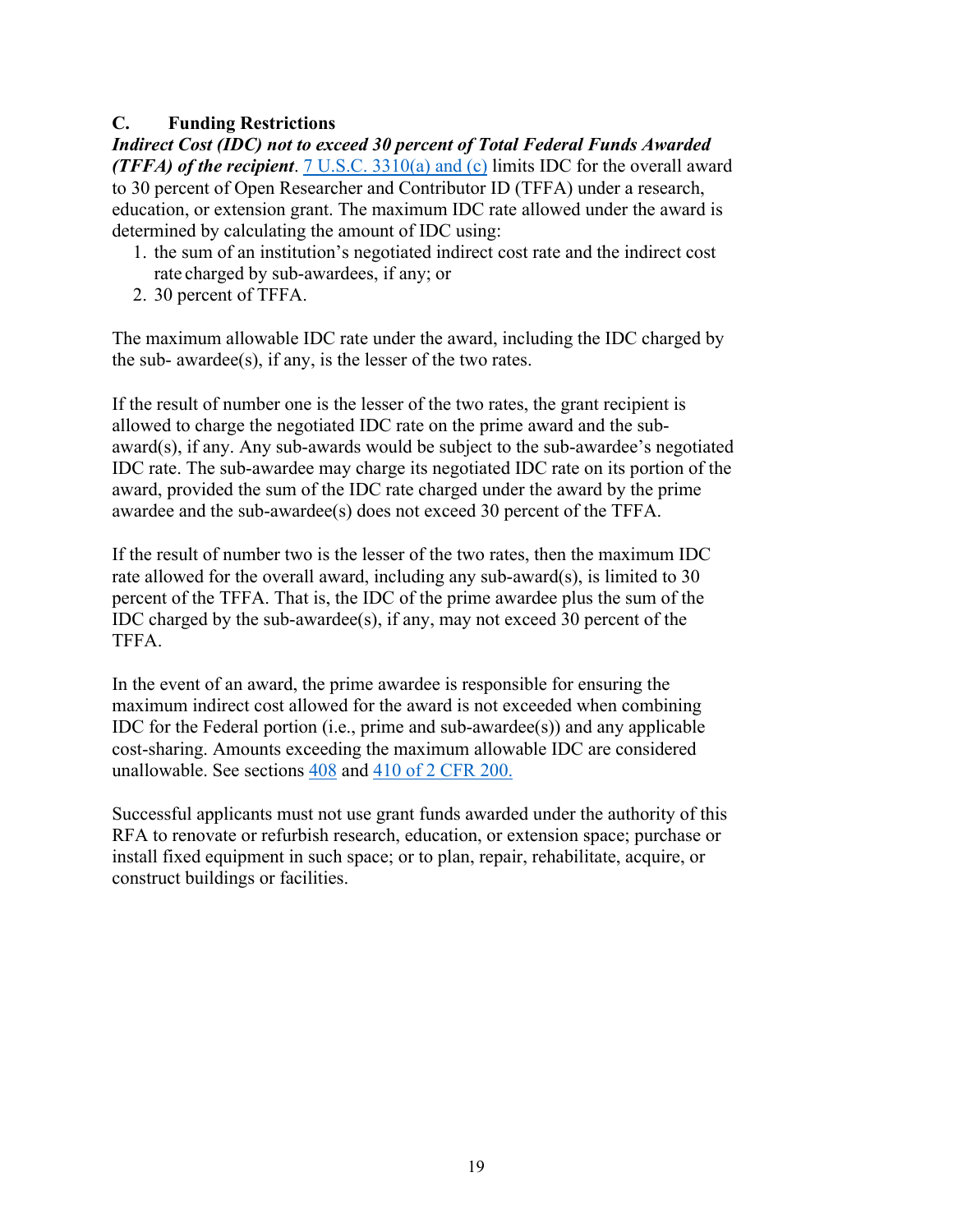## <span id="page-19-0"></span>**PART V. APPLICATION REVIEW REQUIREMENTS**

## <span id="page-19-1"></span>**A. NIFA's Evaluation Process**

NIFA evaluates each application in a two-part process. First, we screen each application to ensure that it meets the administrative requirements set forth in this RFA. All administrative requirements must be met in order for the application to proceed to the next level of review. Second, a scientific peer-review process will be used to technically evaluate applications that have met the administrative requirements using a review panel (see [NIFA Peer Review](https://nifa.usda.gov/sites/default/files/resource/NIFA-Peer-Review-Process-for-Competitive-Grant-Applications_0.pdf)  [Process\)](https://nifa.usda.gov/sites/default/files/resource/NIFA-Peer-Review-Process-for-Competitive-Grant-Applications_0.pdf).

## **Scientific Peer Review Process:**

NIFA selects reviewers for the review panel based upon their training and experience in relevant scientific, extension, or education fields, taking into account the following factors:

- 1. the level of relevant formal scientific, technical education, or extension experience of the individual, as well as the extent to which an individual is engaged in relevant research, education, or extension activities.
- 2. the need to include experts from various areas of specialization within relevant scientific, education, or extension fields.
- 3. the need to include other experts (e.g., producers, range or forest managers/operators, researchers, public health practitioners, educators, consumers, and commercial reviews) who can assess relevance of the applications to targeted audiences and to program needs.
- 4. the need to include experts from a variety of organizational types (e.g., colleges, universities, industry, state and Federal agencies, and private profit and non-profit organizations) and geographic locations.
- 5. the need to maintain a balanced composition with regard to minority and female representation and an equitable age distribution; and
- 6. the need to include reviewers who can judge the effective usefulness of each application to producers and the general public.

After each peer review panel has completed its deliberations, the responsible program staff of NIFA will recommend that your project is either approved for support from currently available funds or declined due to insufficient funds or unfavorable review.

NIFA reserves the right to negotiate with the PD/PI and/or the submitting organization or institution regarding project revisions (e.g., reductions in the scope of work, funding level, period, or method of support) prior to recommending any project for funding.

After the review process has been completed, NIFA sends copies of reviews, *not*  including the identity of reviewers, and a summary (if applicable) of the review panel comments to the PD.

*Conflicts of interest*. NIFA takes extreme care to prevent any actual or perceived conflicts of interest that may influence the review or evaluation (see [NIFA Peer](https://nifa.usda.gov/resource/nifa-peer-review-process-competitive-grant-applications)  [Review Process for Competitive Grant Applications.](https://nifa.usda.gov/resource/nifa-peer-review-process-competitive-grant-applications)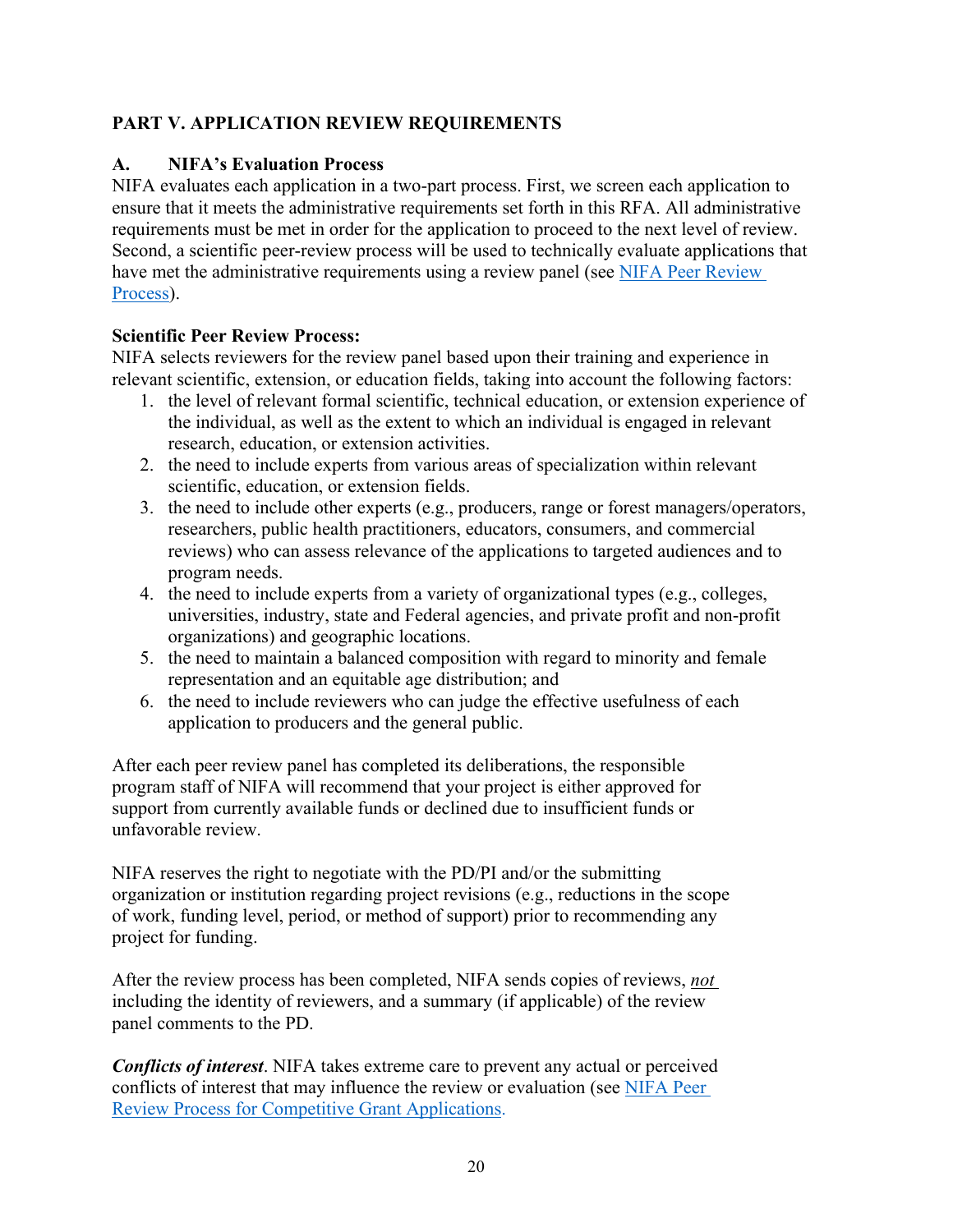## <span id="page-20-0"></span>**B. Evaluation Criteria**

NIFA will use the following criteria to evaluate this RFA:

- 1. Each application will be evaluated by three peer reviewers. We will use the evaluation criteria below (which are listed in priority order of importance) to review grant applications submitted in response to this RFA: **Potential for Advancing Quality of Education/Significance of the Problem.** This criterion is used to assess the likelihood that the project will have an impact upon and advance the quality of food, agriculture, natural resources, and human sciences by strengthening institutional capacities to meet clearly delineated needs. Elements considered include institutional long-range goals, identification of a problem or opportunity to be addressed, justification for the project, innovation, advancing educational equity, multidisciplinary and/or problem-based focus, and potential for adoption by other institutions.
- 2. **Proposed Approach and Cooperative Linkages.** This criterion relates to the soundness of the proposed approach including objectives, methodology, plan of operation, timetable, expected products and results, evaluation, and dissemination plans. Emphasis is placed on the quality of educational or research support provided to the applicant institution through its intercollegial engagement and partnership and necessary outside collaborative initiatives, and on the potential cooperative linkages likely to evolve because of this project.
- 3. **Institutional Capability and Capacity Building.** This criterion relates to the institution's capability to perform the project and the degree to which the project will strengthen its teaching or research capacity. Elements include the institution's commitment to the project, the adequacy of institutional resources (administrative, facilities, equipment, and/or materials) available to carry out the project, potential for academic or research enhancement, and plans for project continuation or expansion beyond the period of USDA support.
- 4. **Key Personnel.** This criterion relates to the adequacy of the number and qualifications of key persons who will develop and carry out the project, and the qualifications of project personnel who will provide for the assessment of project results and impacts of these findings.
- 5. **Budget and Cost-Effectiveness.** This criterion relates to the extent to which the total budget adequately supports the project and is cost-effective. Elements considered include the necessity and reasonableness of costs to carry out project activities and achieve project objectives; the appropriateness of budget allocations between the applicant and any collaborating inter-institutional sources and necessary outside collaborators; the adequacy of time committed to the project by key project personnel; and the degree to which the project maximizes the use of limited resources, optimizes educational value for the dollar, achieves economies of scale, leverages additional funds, and focuses expertise and activity on high-priority educational or research need areas.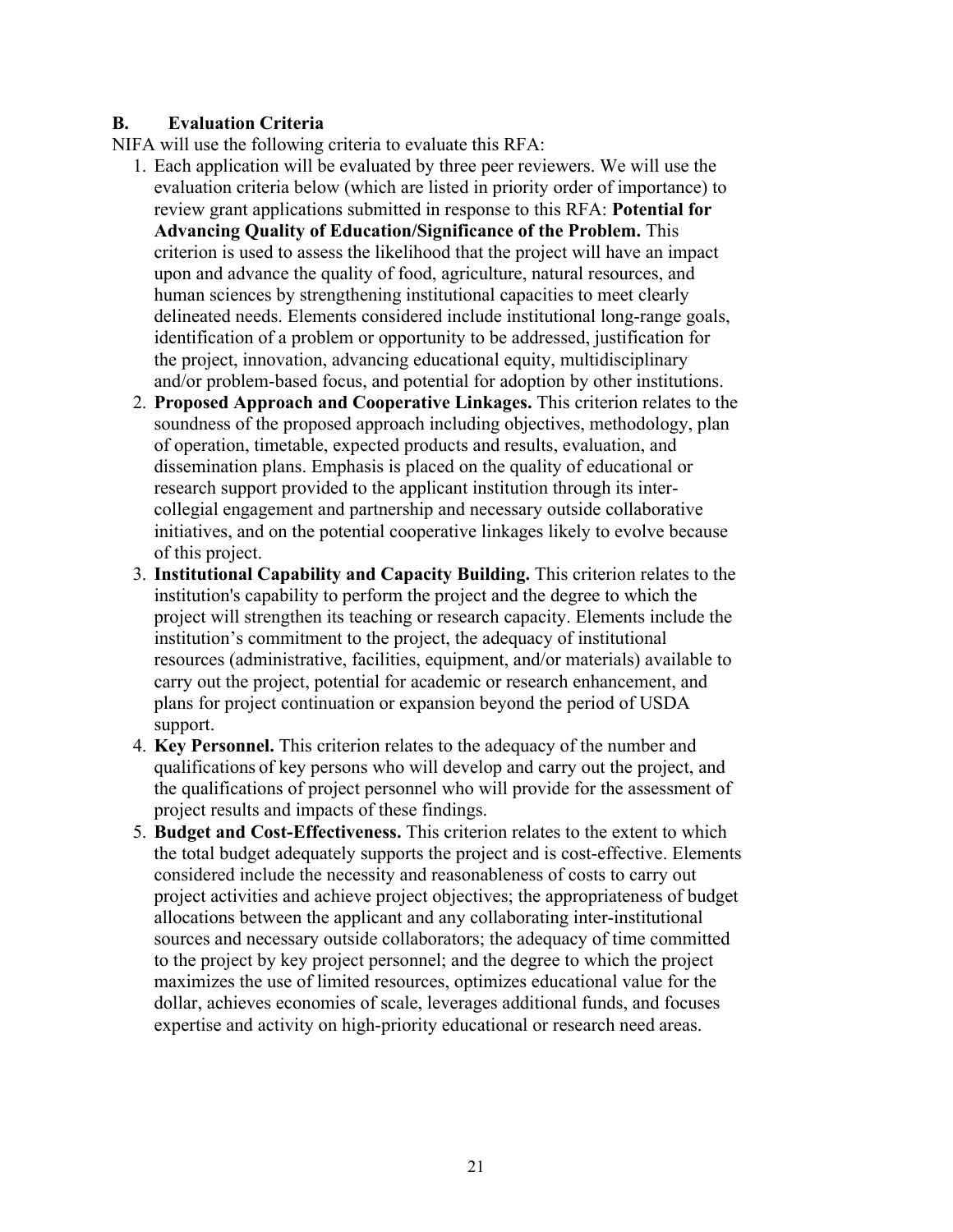## <span id="page-21-0"></span>**C. Organizational Management Information**

Applicants must submit specific management information relating to an applicant prior to an award and update the information as needed. Applicants may only have to update their information if they had previously provided the information under this or another NIFA program. NIFA provides the requisite forms during the preaward process. Although an applicant may be eligible for award under this program, there are factors that may exclude an applicant from receiving federal financial and nonfinancial assistance and benefits under this program (e.g., debarment or suspension of an individual, or a determination that an applicant is not responsible).

## <span id="page-21-1"></span>**D. Application Disposition**

Applicants may withdraw at any time before NIFA makes a final funding decision. NIFA will retain all applications, including withdrawn applications and unfunded applications.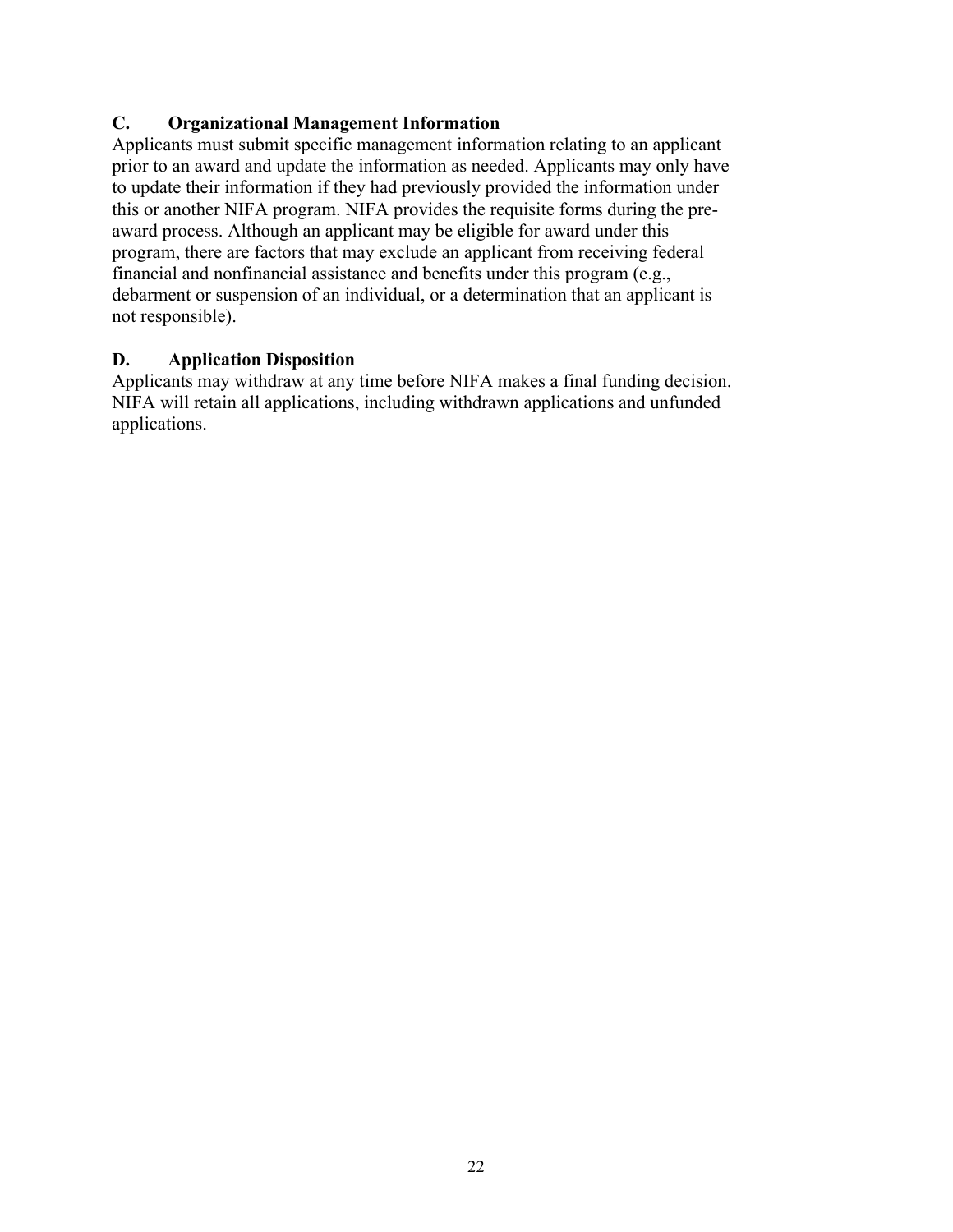## <span id="page-22-0"></span>**PART VI. AWARD ADMINISTRATION**

## <span id="page-22-1"></span>**A. General**

Within the limit of funds authorized, the NIFA awarding official will make grants to responsible and eligible applicants whose applications are judged most meritorious under the procedures set forth in this RFA. The date specified by the NIFA awarding official as the effective date of the grant must be no later than September 30 of the federal fiscal year in which the project is approved for support and funds are appropriated for such purpose, unless otherwise permitted by law. The project need not be initiated on the grant effective date, but as soon thereafter as practical so that project goals may be attained within the funded project period. All funds granted by NIFA under this RFA may be used only for the purpose for which they are granted in accordance with the approved application and budget, regulations, terms and conditions of the award, applicable federal cost principles, USDA assistance regulations, and [NIFA General](https://www.ecfr.gov/cgi-bin/text-idx?SID=1a74011311d649ff6313ca273791b131&mc=true&node=pt7.15.3430&rgn=div5)  Awards Administration Provisions, [7 CFR Part 3430, subparts A through E.](https://www.ecfr.gov/cgi-bin/text-idx?SID=1a74011311d649ff6313ca273791b131&mc=true&node=pt7.15.3430&rgn=div5)

*Award Notice*. The award document will provide pertinent instructions and information as described in [2 CFR 200.211](https://www.ecfr.gov/cgi-bin/retrieveECFR?gp=&SID=c44a1f8f16917d78ba5ba676eac5fdc3&mc=true&r=SECTION&n=se2.1.200_1211) (see [NIFA's Terms and Conditions\)](https://nifa.usda.gov/terms-and-conditions).

## <span id="page-22-2"></span>**B. Administrative and National Policy Requirements**

Several federal statutes and regulations apply to grant applications and the projects outlined in this RFA (some are listed here: [Federal Regulations\)](https://nifa.usda.gov/federal-regulations). Unless specifically noted by statue or award-specific requirements, [NIFA Policy Guide](https://nifa.usda.gov/policy-guide) applies to all NIFA awards.

## <span id="page-22-3"></span>**C. Expected Program Outputs and Reporting Requirements**

Project Directors Meeting: During the tenure of a grant, Project Directors (PD) must attend at least one PD meeting. The purpose of the meeting will be to discuss project and grant management, opportunities for collaborative efforts, future directions for education reform, and opportunities to disseminate products and results of the projects. Reasonable travel expenses to attend this meeting may be included in the application's budget under travel expenses. While budgets should account for this travel, virtual or hybrid meetings may be considered based on local and national pandemic conditions.

The output and reporting requirements are included in the award terms and conditions (see [NIFA's Terms and Conditions\)](https://nifa.usda.gov/terms-and-conditions) for information about NIFA award terms). If there are any program or award-specific award terms, they will be identified in the award.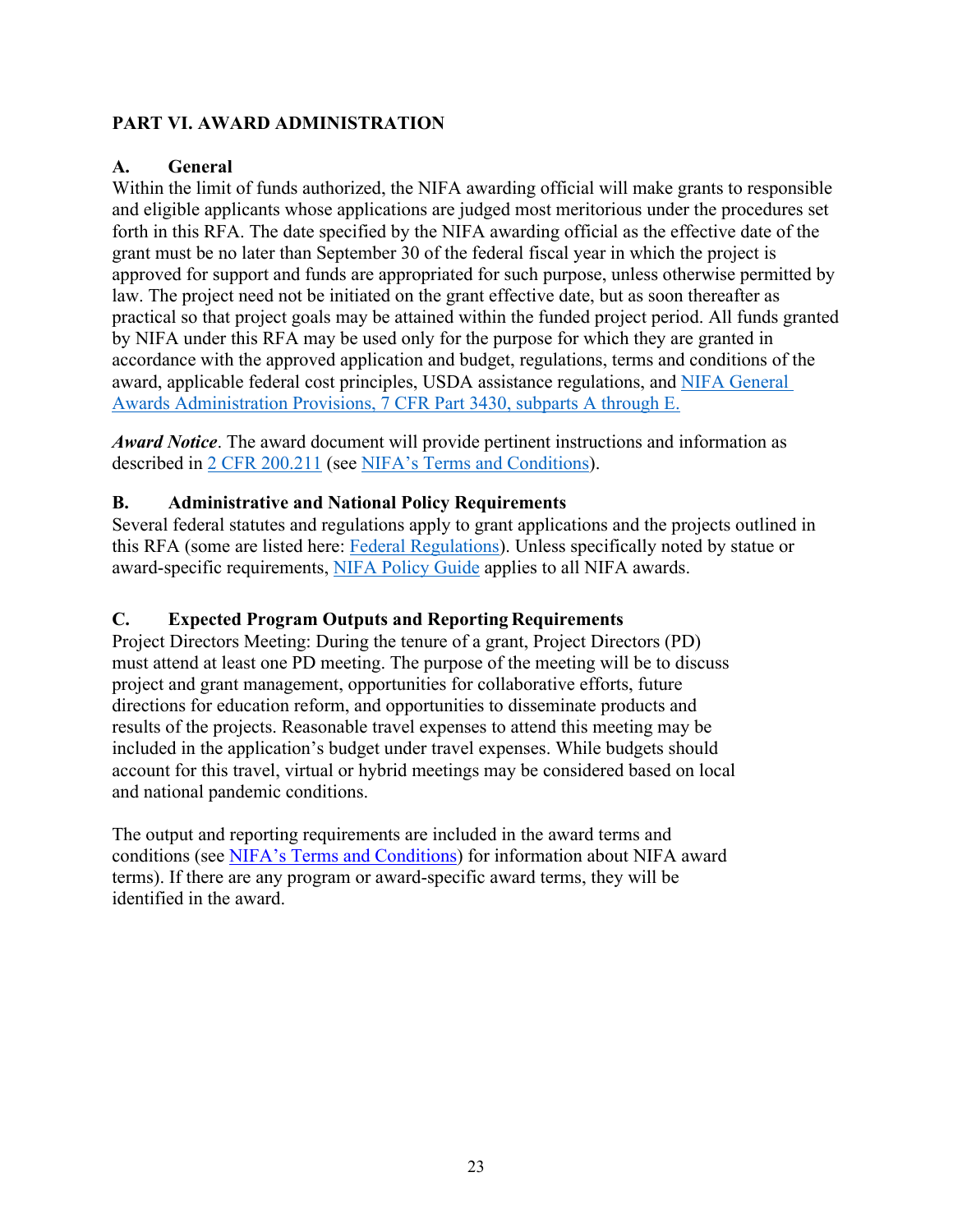## <span id="page-23-0"></span>**PART VII. OTHER INFORMATION**

## <span id="page-23-1"></span>**A. Use of Funds and Changes in Budget**

*Delegation of fiscal responsibility.* Unless the terms and conditions of the award state otherwise, awardees may not in whole or in part delegate or transfer to another person, institution, or organization the responsibility for use or expenditure of award funds.

*Changes in Budget or Project Plans*. In accordance with [2 CFR 200.308,](https://www.ecfr.gov/cgi-bin/text-idx?SID=3af89506559b05297e7d0334cb283e24&mc=true&node=se2.1.200_1308&rgn=div8) awardees must request prior approval from NIFA for the following program or budget-related reasons (the awardee is subject to the terms and conditions identified in the award):

- 1. Change in the scope or the objective of the project or program without prior written approval (even if there is no associated budget revision requiring).
- 2. Change in a key person specified in the application or the federal award.
- 3. Disengagement from the project for more than three months, or a 25 percent reduction in time devoted to the project.
- 4. Inclusion of costs that require prior approval in accordance with [2 CFR 200 Subpart E](https://www.ecfr.gov/cgi-bin/text-idx?SID=dc069d42776cd3451f66232d56026057&mc=true&node=pt2.1.200&rgn=div5#sp2.1.200.e)  [\(Cost Principles\),](https://www.ecfr.gov/cgi-bin/text-idx?SID=dc069d42776cd3451f66232d56026057&mc=true&node=pt2.1.200&rgn=div5#sp2.1.200.e) or [45 CFR Part 75 Appendix IX,](https://www.ecfr.gov/cgi-bin/text-idx?node=pt45.1.75#ap45.1.75_1521.ix) [\(Principles for Determining Costs](https://www.ecfr.gov/cgi-bin/text-idx?node=pt45.1.75#ap45.1.75_1521.ix)  [Applicable to Research and Development under Awards and Contracts with Hospitals\)](https://www.ecfr.gov/cgi-bin/text-idx?node=pt45.1.75#ap45.1.75_1521.ix), or [48 CFR,](https://www.ecfr.gov/cgi-bin/text-idx?SID=4d9d83a5cef52c19c5ff83421fa48a4b&mc=true&tpl=/ecfrbrowse/Title48/48tab_02.tpl) unless waived by the federal awarding agency,
- 5. [48 CFR Part 31, Contract Cost Principles and Procedures;](https://www.ecfr.gov/cgi-bin/text-idx?SID=4d9d83a5cef52c19c5ff83421fa48a4b&mc=true&node=pt48.1.31&rgn=div5)
- 6. Transfer of funds budgeted for participant support costs to other categories of expense [\(2 CFR 200.456 Participant support costs\)](https://www.ecfr.gov/cgi-bin/text-idx?SID=875f7422535a157681c65d5ff44deb32&mc=true&node=pt2.1.200&rgn=div5#se2.1.200_1456);
- 7. Sub-awarding, transferring or contracting out of any work under a federal award, including fixed amount sub-awards (see [2 CFR 200.333, Fixed Amount Sub-awards\)](https://www.ecfr.gov/cgi-bin/text-idx?SID=9eaf9554e1f32bf0d83aca55646e9b7e&mc=true&node=pt2.1.200&rgn=div5#se2.1.200_1333), unless described in the application and funded in the approved federal awards. This provision does not apply to the acquisition of supplies, material, equipment, or general support services.
- 8. Changes in the approved cost-sharing or matching provided by the non-federal entity; and
- 9. The need for additional federal funds to complete the project.

## <span id="page-23-2"></span>**B. Confidential Aspects of Applications and Awards**

When an application results in an award, it becomes a part of NIFA transaction records, which are available to the public. Information that the Secretary of Agriculture determines to be confidential, privileged, or proprietary in nature will be held in confidence to the extent permitted by law. Therefore, applicants should clearly mark any information within the application they wish to have considered as confidential, privileged, or proprietary. NIFA will retain a copy of an application that does not result in an award for three years. Such an application will be released only with the consent of the applicant or to the extent required by law. An applicant may withdraw at any time prior to the final action thereon.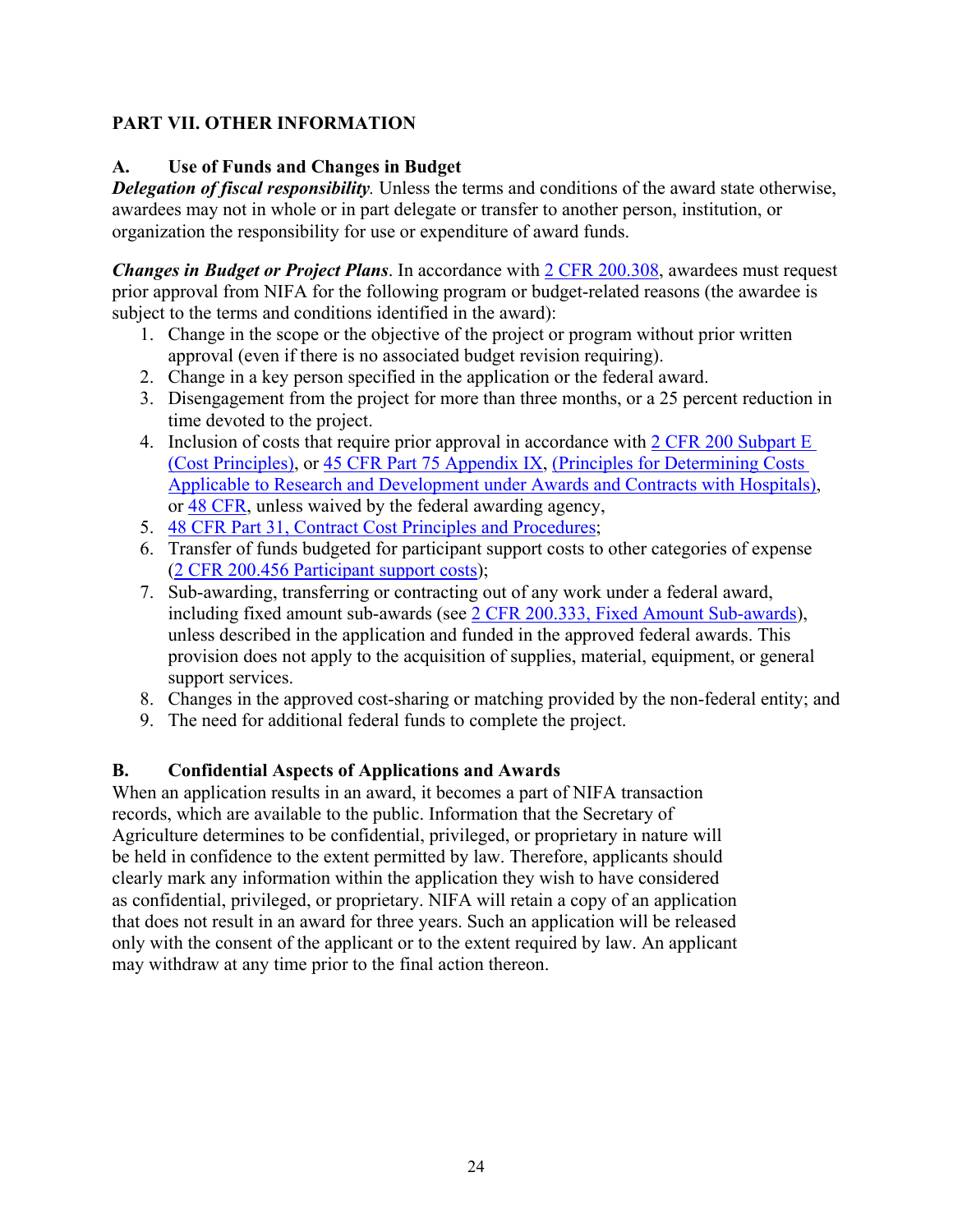## <span id="page-24-0"></span>**C. Regulatory Information**

This program is not subject to the provisions of [Executive Order 12372,](https://www.fws.gov/policy/library/rgeo12372.pdf) which requires intergovernmental consultation with state and local officials. Under the provisions of the [Paperwork Reduction Act of 1995](https://www.reginfo.gov/public/reginfo/pra.pdf) [\(44 U.S.C. Chapter 35\)](http://uscode.house.gov/view.xhtml?path=/prelim@title44/chapter35&edition=prelim), the collection of information requirements contained in this notice have been approved under [OMB Document No. 0524-](https://www.federalregister.gov/documents/2018/10/29/2018-23552/submission-for-omb-review-comment-request) [0039.](https://www.federalregister.gov/documents/2018/10/29/2018-23552/submission-for-omb-review-comment-request)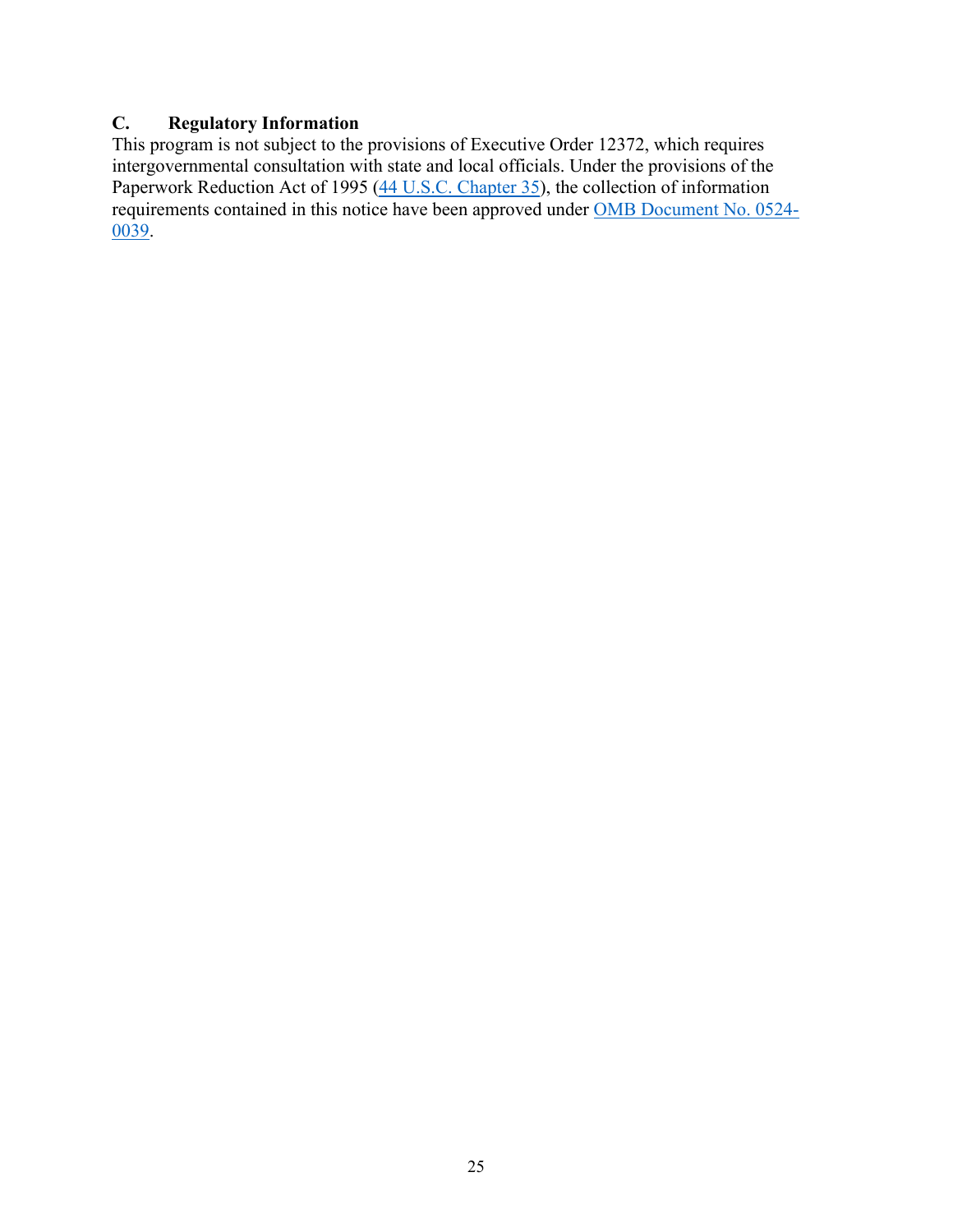## **APPENDIX I: AGENCY CONTACTS**

#### <span id="page-25-0"></span>**Program Contact**

Irma Lawrence National Program Leader Division of Community and Education [ilawrence@usda.gov](mailto:ilawrence@usda.gov)

For administrative questions related to

- 1. Grants.gov, see Part IV of this RFA
- 2. Other RFA or application questions, please email grantapplication questions  $\omega$ usda.gov
- 3. Awards under this RFA, please email  $\frac{\text{awards}(a)}{\text{wsda.gov}}$

#### **U.S. Postal Mailing Address:**

National Institute of Food and Agriculture U.S. Department of Agriculture P.O. Box 419205, MS 10000 Kansas City, MO 64141-6205

#### **Courier/Package Delivery Address:**

National Institute of Food and Agriculture United States Department of Agriculture 2312 East Bannister Road, MS 10000 Kansas City, MO 64141-3061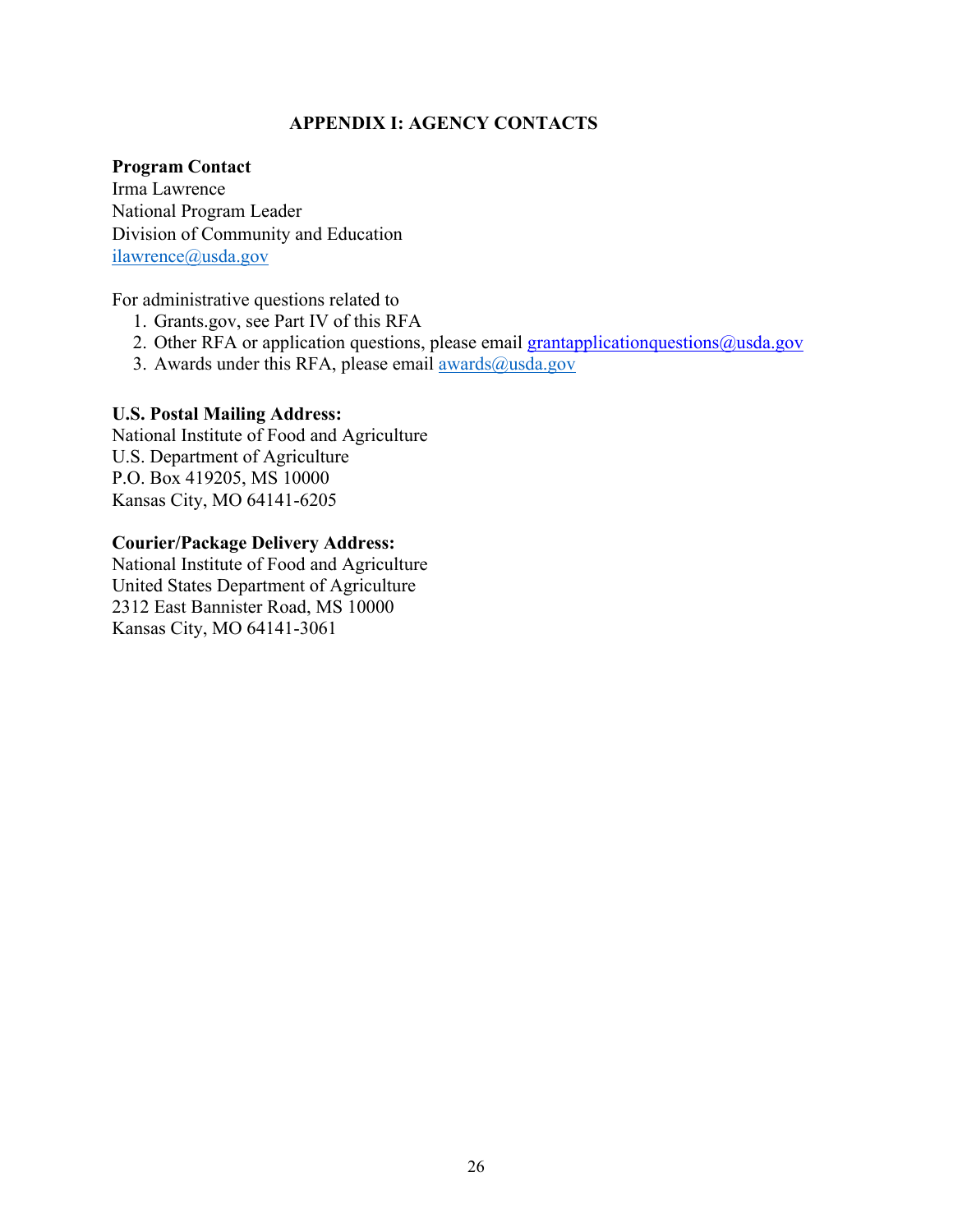| <b>APPENDIX II: GLOSSARY OF TERMS</b> |  |  |
|---------------------------------------|--|--|
|---------------------------------------|--|--|

<span id="page-26-0"></span>

| <b>Name</b>                                                                     | <b>Acronyms</b> |
|---------------------------------------------------------------------------------|-----------------|
| <b>Authorized Representative</b>                                                | AR              |
| Agricultural Research, Extension, and Education reform Act of 1998              | <b>AREERA</b>   |
| Catalog of Federal Domestic Assistance                                          | <b>CFDA</b>     |
| Data Management Plan                                                            | <b>DMP</b>      |
| Distance Education Grants for Institutions of Higher Education in Insular Areas | <b>DEG</b>      |
| Data Management Plan                                                            | <b>DMP</b>      |
| Digital Object Identifier                                                       | DOI             |
| <b>Indirect Costs</b>                                                           | <b>IDC</b>      |
| National Agricultural Research, Extension, and Teaching Policy Act of 1977      | <b>NARETPA</b>  |
| National Institute of Food and Agriculture                                      | <b>NIFA</b>     |
| Open Researcher and Contributor ID                                              | ORCID           |
| Project Narrative                                                               | <b>PN</b>       |
| Project Summary                                                                 | <b>PS</b>       |
| <b>Request for Application</b>                                                  | <b>RFA</b>      |
| Research, Education, and Economics                                              | <b>REE</b>      |
| <b>Total Federal Funds Awarded</b>                                              | <b>TFFA</b>     |
| United States Department of Agriculture                                         | <b>USDA</b>     |